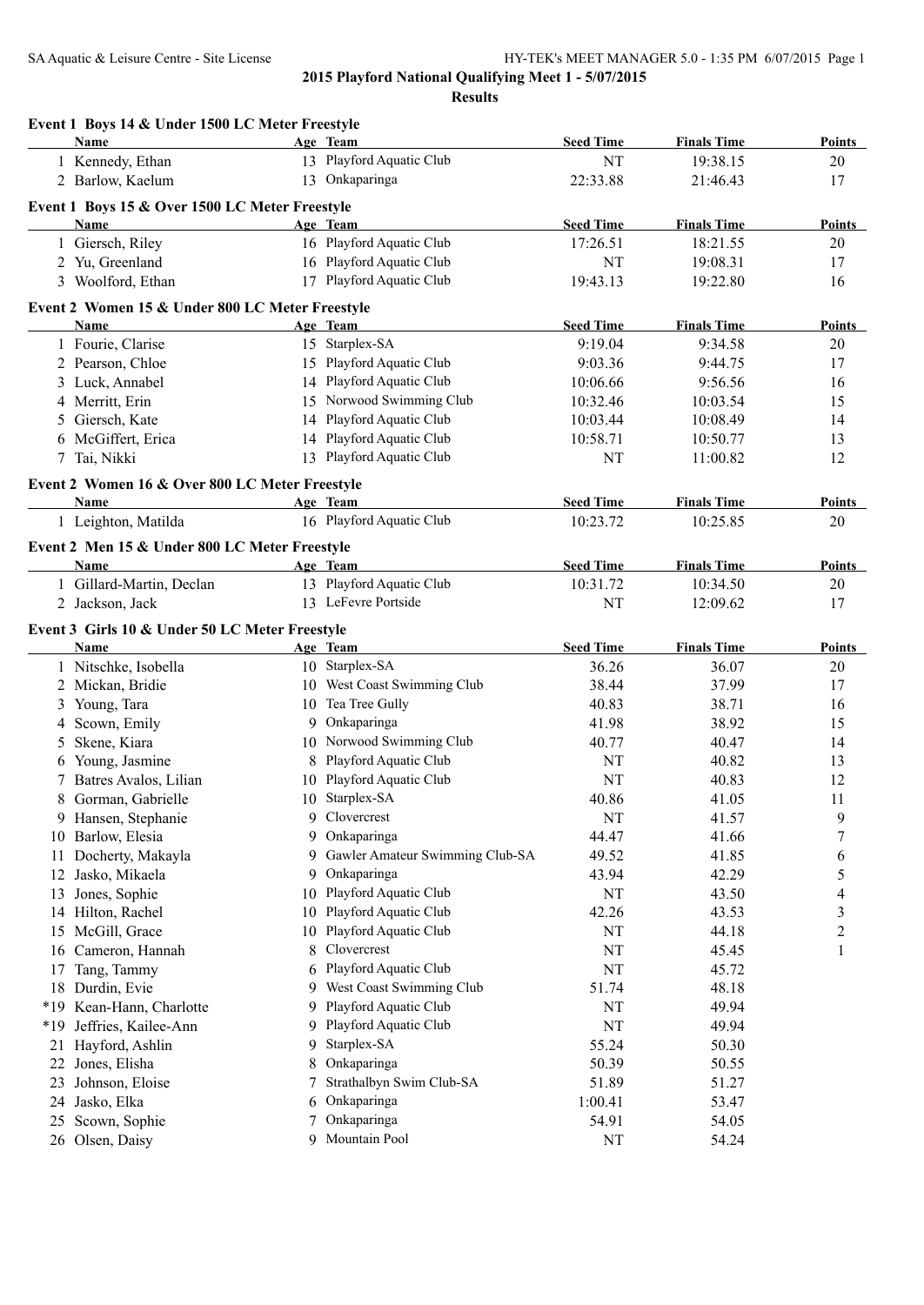## **(Event 3 Girls 10 & Under 50 LC Meter Freestyle)**

|    | <b>Name</b>                                   |    | Age Team                    | <b>Seed Time</b> | <b>Finals Time</b> | <b>Points</b> |
|----|-----------------------------------------------|----|-----------------------------|------------------|--------------------|---------------|
|    | 27 Joubert, Amy                               |    | 8 Marion Swimming Club      | 1:01.33          | 57.66              |               |
|    | 28 Mickan, Asta                               | 6  | West Coast Swimming Club    | 59.50            | 1:00.14            |               |
|    | Event 3 Boys 10 & Under 50 LC Meter Freestyle |    |                             |                  |                    |               |
|    | <b>Name</b>                                   |    | Age Team                    | <b>Seed Time</b> | <b>Finals Time</b> | <b>Points</b> |
|    | 1 Pannell, Harry                              |    | 10 Playford Aquatic Club    | 37.62            | 37.64              | 20            |
|    | 2 Isle, Arjay                                 | 9  | West Coast Swimming Club    | 40.27            | 38.67              | 17            |
|    | 3 Lindsay, Luc                                |    | 9 Playford Aquatic Club     | 42.62            | 39.05              | 16            |
|    | Smith, Jamie                                  | 10 | Unley-SA                    | NT               | 40.46              | 15            |
|    | Kemp, Samuel                                  | 9  | Onkaparinga                 | 41.70            | 40.79              | 14            |
|    | 6 Mickan, Yarra                               |    | West Coast Swimming Club    | 49.40            | 47.75              | 13            |
|    | 7 Capone-Kerle, Kyle                          | 9  | Playford Aquatic Club       | 50.71            | 48.20              | 12            |
|    | 8 Gadlan, Reiner                              |    | Playford Aquatic Club       | NT               | 50.53              | 11            |
| 9. | Caton, Hugh                                   |    | 8 Norwood Swimming Club     | 53.78            | 52.61              | 9             |
| 10 | Schultz, Corey                                | 9  | Tea Tree Gully              | 54.34            | 53.41              | 7             |
| 11 | Hutton, Riley                                 |    | 10 Playford Aquatic Club    | NT               | 56.33              | 6             |
|    | 12 Lindsay, Nicholas                          |    | Playford Aquatic Club       | 1:12.96          | 1:02.22            | 5             |
|    | Event 4 Girls 11-12 50 LC Meter Freestyle     |    |                             |                  |                    |               |
|    | Name                                          |    | Age Team                    | <b>Seed Time</b> | <b>Finals Time</b> | <b>Points</b> |
|    | Young, Lucy                                   |    | 12 Tea Tree Gully           | 33.32            | 31.29              | 20            |
|    | Mail, Georgia                                 |    | 12 Norwood Swimming Club    | 29.41            | 32.27              | 17            |
|    | 3 Duval, Isabella                             |    | 12 Strathalbyn Swim Club-SA | 33.73            | 33.61              | 16            |
|    | $\Delta$ Moffett Kate                         |    | 11 Starnlex-SA              | 33.21            | 33.93              | 15            |

|     | <i>viali, Occigia</i>   |    | $1101$ WOOG DWITHING CRO        | 47.TI     | ا ہے۔ ک | $\mathbf{1}$ |
|-----|-------------------------|----|---------------------------------|-----------|---------|--------------|
|     | Duval, Isabella         | 12 | Strathalbyn Swim Club-SA        | 33.73     | 33.61   | 16           |
|     | Moffett, Kate<br>4      | 11 | Starplex-SA                     | 33.21     | 33.93   | 15           |
|     | Ford, Jamie<br>5.       | 12 | West Coast Swimming Club        | 33.87     | 34.32   | 14           |
|     | Thompson, Isabella<br>6 | 11 | Clovercrest                     | 44.53     | 34.35   | 13           |
|     | Foster, Hannah          | 12 | Starplex-SA                     | 34.97     | 35.18   | 12           |
|     | Materne, Georgia        | 11 | Marion Swimming Club            | 35.28     | 35.29   | 11           |
| 9   | Hancock, Jade           | 12 | Starplex-SA                     | 34.13     | 35.39   | 9            |
| 10  | Ellis-Hooker, Kayla     | 12 | Starplex-SA                     | 36.73     | 35.72   | 7            |
| 11  | Jasko, Matylda          | 11 | Onkaparinga                     | 36.27     | 36.03   | 6            |
| 12  | Rowe, Eloise            | 12 | Marion Swimming Club            | <b>NT</b> | 37.02   | 5            |
| 13  | Cowie, Alexandra        | 11 | Starplex-SA                     | 37.84     | 37.22   | 4            |
| 14  | Ireland, Stephanie      | 12 | Playford Aquatic Club           | 37.49     | 37.46   | 3            |
| 15  | Desmond, Gemma          | 11 | Playford Aquatic Club           | 37.29     | 37.79   | 2            |
| 16  | Hancock, Darcie         | 11 | Starplex-SA                     | 38.43     | 38.14   |              |
|     | Lattin, Alice           | 12 | Playford Aquatic Club           | 38.02     | 38.41   |              |
| 18  | Cook, Alice             | 11 | Gawler Amateur Swimming Club-SA | 40.58     | 39.09   |              |
| 19  | Cameron, Amber          | 11 | Clovercrest                     | 44.47     | 39.81   |              |
| 20  | Mesecke, Jessica        | 11 | West Coast Swimming Club        | 43.37     | 40.06   |              |
| 21  | Duval, Amelia           | 11 | Strathalbyn Swim Club-SA        | 43.00     | 41.54   |              |
|     | Southby, Pria           | 12 | Playford Aquatic Club           | 44.75     | 41.71   |              |
| 23  | Jankovic, Alex-Lee      | 11 | Playford Aquatic Club           | NT        | 42.57   |              |
|     | 24 Rogers, Amy          | 11 | Playford Aquatic Club           | NT        | 45.27   |              |
| 25. | Munzer, Grace           | 11 | Playford Aquatic Club           | 1:06.94   | 47.00   |              |

### **Event 4 Boys 11-12 50 LC Meter Freestyle**

| <b>Name</b>                | Age Team                    | <b>Seed Time</b> | <b>Finals Time</b> | <b>Points</b> |
|----------------------------|-----------------------------|------------------|--------------------|---------------|
| 1 Lightfoot $(V)$ , Thomas | 12 Marion Swimming Club     | 31.78            | 32.30              | 20            |
| 2 Kemp, James              | 12 Onkaparinga              | 33.36            | 32.80              | 17            |
| 3 Jones, Alex              | 12 Onkaparinga              | 35.70            | 33.79              | 16            |
| 4 Mobbs, Coen              | 12 Playford Aquatic Club    | 33.95            | 34.49              | 15            |
| 5 Macie, Patrick           | Tea Tree Gully<br>11.       | 33.56            | 34.89              | 14            |
| 6 Ormerod, Jack            | Playford Aquatic Club<br>11 | 37.50            | 35.30              | 13            |
| 7 Christion, Dillion       | 12 Playford Aquatic Club    | NT               | 35.62              | 12            |
| 8 Caton, Noah              | 11 Norwood Swimming Club    | 38.43            | 38.56              | 11            |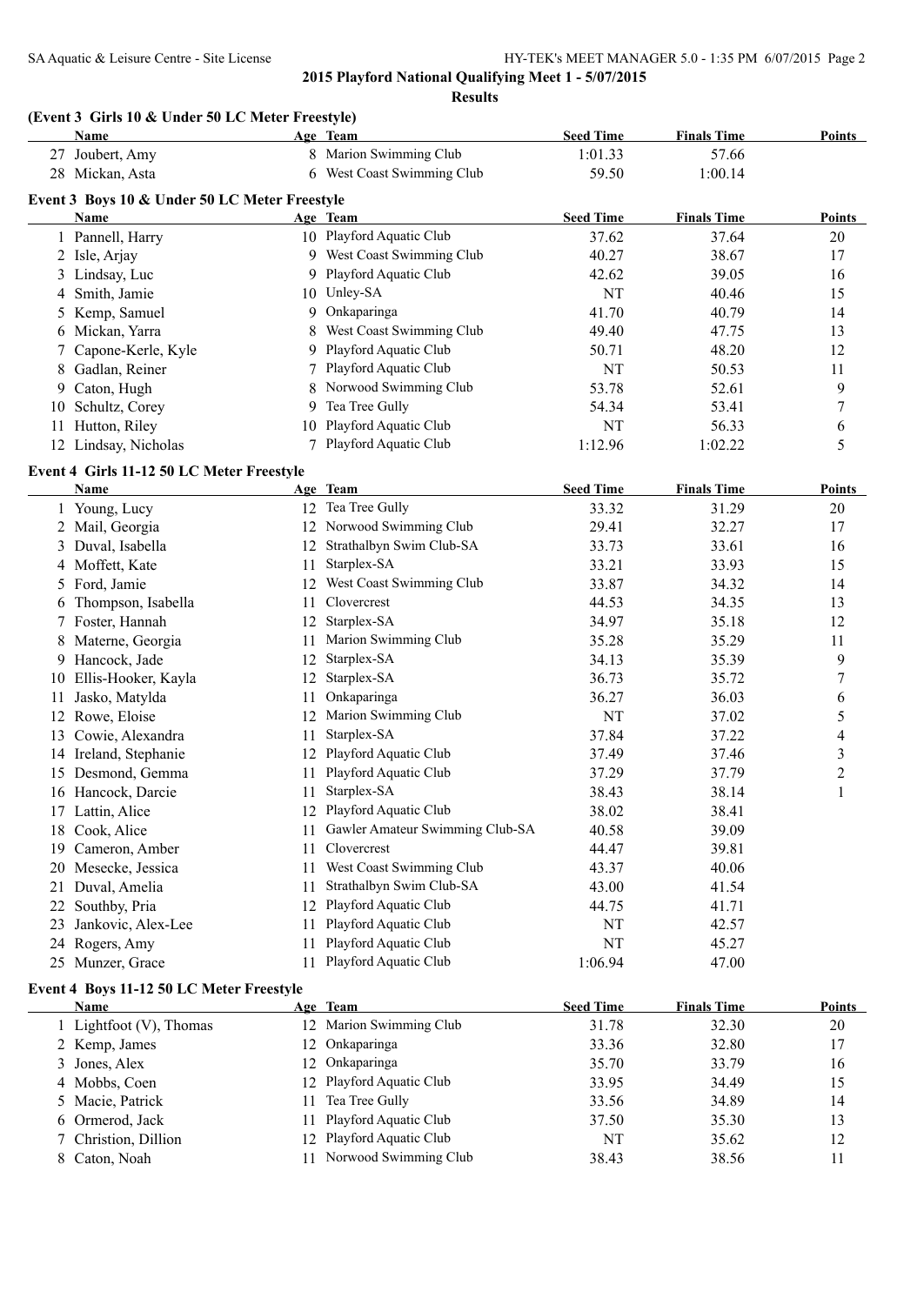# **(Event 4 Boys 11-12 50 LC Meter Freestyle)**

|    | <b>Name</b>                               |    | Age Team                        | <b>Seed Time</b> | <b>Finals Time</b> | <b>Points</b>  |
|----|-------------------------------------------|----|---------------------------------|------------------|--------------------|----------------|
| 9. | Martin, Joshua                            |    | Marion Swimming Club            | NT               | 38.74              | 9              |
| 10 | Sherratt, Daniel                          | 11 | Starplex-SA                     | 40.28            | 38.87              | 7              |
| 11 | Builder, Joseph                           | 11 | Playford Aquatic Club           | 39.71            | 39.85              | 6              |
| 12 | Perets, Arthur                            | 12 | Playford Aquatic Club           | NT               | 42.17              | 5              |
| 13 | Brown, Myles                              | 11 | Starplex-SA                     | NT               | 42.48              | 4              |
| 14 | Booth, Braeden                            | 11 | Playford Aquatic Club           | NT               | 43.66              | 3              |
| 15 | Wilson, Logan                             | 12 | Playford Aquatic Club           | 45.10            | 43.84              | 2              |
| 16 | De Vries, Cody                            | 12 | Playford Aquatic Club           | NT               | 49.12              | $\mathbf{1}$   |
| 17 | Ryan, Matthew                             | 11 | Starplex-SA                     | 51.55            | 49.84              |                |
|    | Event 5 Girls 13-14 50 LC Meter Freestyle |    |                                 |                  |                    |                |
|    | Name                                      |    | Age Team                        | <b>Seed Time</b> | <b>Finals Time</b> | <b>Points</b>  |
|    | Heang, Kasey                              | 13 | Playford Aquatic Club           | 30.54            | 30.87              | 20             |
| 2  | Johnson, Alexina                          | 13 | Strathalbyn Swim Club-SA        | 30.89            | 31.22              | 17             |
| 3  | Pannell, Emma                             | 13 | Playford Aquatic Club           | 31.24            | 31.73              | 16             |
| 4  | Joubert, Samantha                         | 13 | Marion Swimming Club            | 30.82            | 31.81              | 15             |
| 5  | Sampson, Grace                            | 13 | Tea Tree Gully                  | 32.67            | 32.02              | 14             |
| 6  | Anderson, Milicent                        | 13 | Clovercrest                     | 33.37            | 32.15              | 13             |
| 7  | Welch, Kasey                              | 14 | Gawler Amateur Swimming Club-SA | 32.95            | 32.51              | 12             |
|    | Capponi, Marisha                          | 14 | Starplex-SA                     | 33.27            | 33.67              | 11             |
| 9  | Macie, Esther                             | 13 | Tea Tree Gully                  | 35.67            | 33.74              | 9              |
| 10 | Rogers, Elsie                             | 13 | Playford Aquatic Club           | 34.23            | 34.06              | 7              |
| 11 | Pappagallo, Lidia                         | 14 | Norwood Swimming Club           | 33.53            | 34.09              | 6              |
| 12 | Ridge, Shauna                             | 14 | Dolphins Asc                    | 35.59            | 34.46              | 5              |
| 13 | Thamm, Emily                              | 14 | Playford Aquatic Club           | 33.04            | 34.53              | 4              |
| 14 | Schultz, Isabel                           | 13 | Tea Tree Gully                  | 35.04            | 34.94              | 3              |
| 15 | Cook, Olivia                              | 14 | Gawler Amateur Swimming Club-SA | 35.04            | 36.30              | $\overline{c}$ |
| 16 | Childs, Laura C                           | 13 | Starplex-SA                     | 42.97            | 37.43              | $\mathbf{1}$   |
| 17 | McIver, Brianna                           | 13 | South Coast                     | 37.27            | 37.45              |                |
| 18 | Alderman, Hannah                          | 13 | Playford Aquatic Club           | NT               | 42.66              |                |
|    | 19 Martin, Gypsy-Lee                      | 13 | Playford Aquatic Club           | NT               | 44.41              |                |
|    |                                           |    |                                 |                  |                    |                |

### **Event 5 Boys 13-14 50 LC Meter Freestyle**

|     | <b>Name</b>             |     | Age Team                        | <b>Seed Time</b> | <b>Finals Time</b> | <b>Points</b> |
|-----|-------------------------|-----|---------------------------------|------------------|--------------------|---------------|
|     | 1 Grimes, Bradley       |     | 14 Playford Aquatic Club        | 28.09            | 28.08              | 20            |
|     | 2 Seyfang, Cameron      |     | 14 Playford Aquatic Club        | 28.79            | 28.48              | 17            |
|     | 3 Lattin, Jesse         |     | 14 Playford Aquatic Club        | 29.08            | 29.56              | 16            |
|     | 4 Ryan, Joshua          |     | 14 Starplex-SA                  | 31.13            | 29.85              | 15            |
|     | 5 Docherty, Jackson     | 13. | Gawler Amateur Swimming Club-SA | 31.06            | 30.11              | 14            |
| 6   | Tang, Minh-Tam          | 13. | Playford Aquatic Club           | 30.68            | 30.22              | 13            |
|     | 7 Ekins, Matthew        | 13. | Playford Aquatic Club           | 30.77            | 30.98              | 12            |
|     | 8 Duell, Riley          | 13. | Starplex-SA                     | 33.26            | 33.30              | 11            |
|     | 9 Hayford, Riley        |     | 14 Starplex-SA                  | 34.98            | 33.37              | 9             |
| 10  | Mesecke, Stuart         | 13. | West Coast Swimming Club        | 35.35            | 34.52              |               |
| 11  | Olsen, Ellis            | 14  | Mountain Pool                   | NT               | 34.98              | 6             |
| 12  | Smith, Thomas           | 13. | Unley-SA                        | NT               | 35.43              |               |
| 13. | Richardson, Christopher | 13. | Gawler Amateur Swimming Club-SA | 41.28            | 37.71              |               |
|     | 14 Knights, Henry       | 13. | Gawler Amateur Swimming Club-SA | 40.16            | 38.21              | 3             |
|     |                         |     |                                 |                  |                    |               |

#### **Event 6 Women 15-16 50 LC Meter Freestyle**

| Name                | Age Team                           | <b>Seed Time</b> | <b>Finals Time</b> | Points |
|---------------------|------------------------------------|------------------|--------------------|--------|
| Graham, Tiffani     | 15 Gawler Amateur Swimming Club-SA | 29.68            | 29.48              | 20     |
| 2 March, Alice      | 15 Playford Aquatic Club           | 30.20            | 30.21              | 17     |
| 3 Leighton, Matilda | 16 Playford Aquatic Club           | 29.92            | 31.55              | 16     |
| 4 Mobbs, Lateilia   | 15 Playford Aquatic Club           | 32.57            | 32.49              | 15     |
| 5 Childs, Gabby R   | 15 Starplex-SA                     | 36.56            | 34.13              | 14     |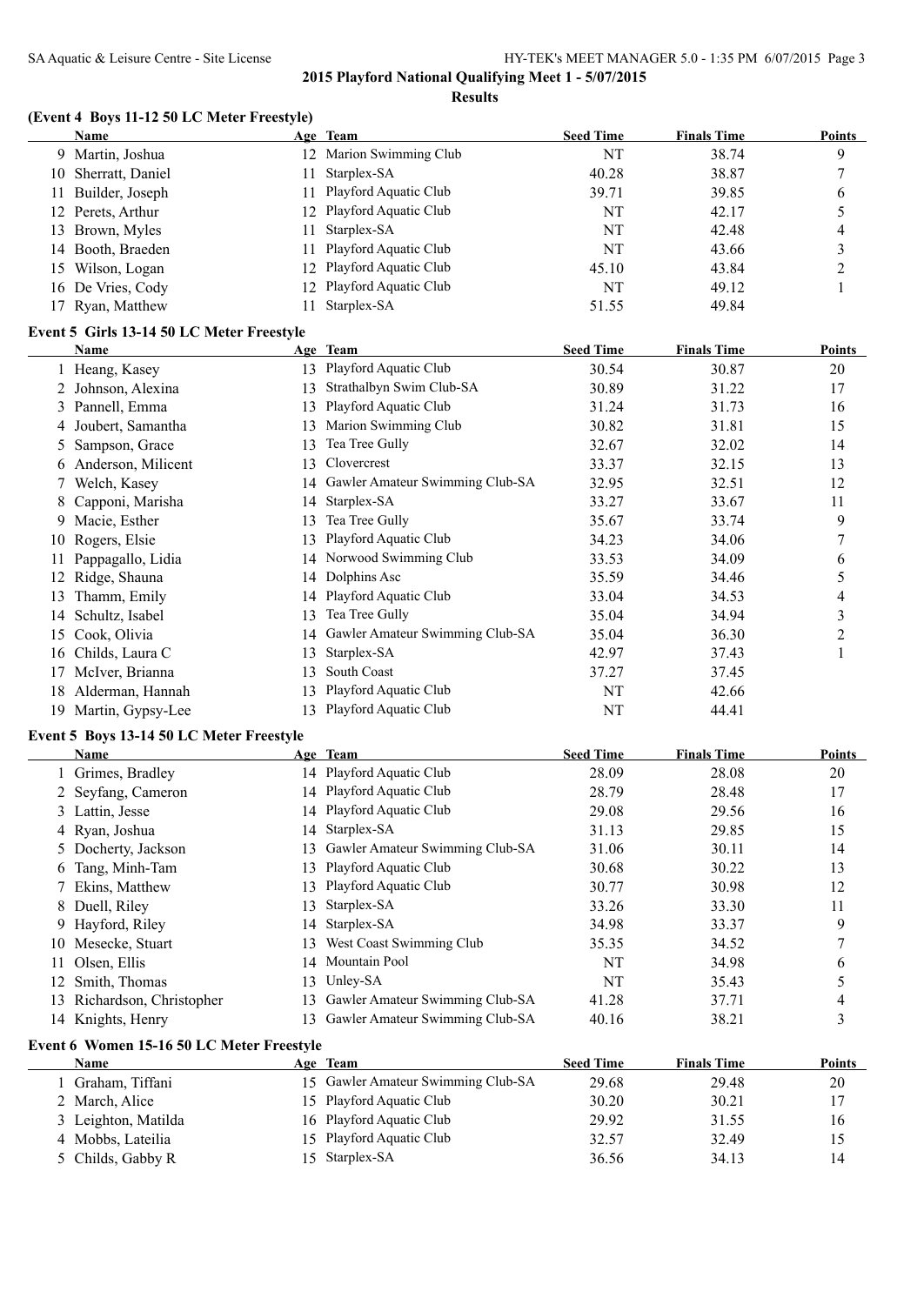|    | <b>Name</b>                                             |    | Age Team                           | <b>Seed Time</b>   | <b>Finals Time</b> | <b>Points</b>       |
|----|---------------------------------------------------------|----|------------------------------------|--------------------|--------------------|---------------------|
|    | 6 Drew, Talia                                           |    | 15 Norwood Swimming Club           | 32.90              | 34.89              | 13                  |
|    | 7 Pannell, Rebecca                                      |    | 15 Playford Aquatic Club           | 37.33              | 35.62              | 12                  |
|    | Event 6 Men 15-16 50 LC Meter Freestyle                 |    |                                    |                    |                    |                     |
|    | <b>Name</b>                                             |    | Age Team                           | <b>Seed Time</b>   | <b>Finals Time</b> | <b>Points</b>       |
|    | 1 Desmond, Jacob                                        |    | 15 Playford Aquatic Club           | 24.50              | 26.93              | 20                  |
|    | 2 Amery, Haydn                                          |    | 15 Playford Aquatic Club           | 26.76              | 28.10              | 17                  |
|    | 3 McGuinness-Richards, Cameron                          |    | 15 Mountain Pool                   | 28.68              | 28.25              | 16                  |
| 4  | Smethurst, Alex                                         |    | 15 Playford Aquatic Club           | 27.20              | 28.27              | 15                  |
| 5  | Schultz, Ryan                                           |    | 16 Tea Tree Gully                  | 28.18              | 29.59              | 14                  |
| 6  | Knights, Ashley                                         |    | 15 Gawler Amateur Swimming Club-SA | 29.24              | 30.55              | 13                  |
|    | 7 Duell, Brodie                                         |    | 15 Playford Aquatic Club           | 29.76              | 31.10              | 12                  |
|    | Event 7 Women 17 & Over 50 LC Meter Freestyle           |    |                                    |                    |                    |                     |
|    | <b>Name</b>                                             |    | Age Team                           | <b>Seed Time</b>   | <b>Finals Time</b> | Points              |
|    | 1 Ireland, Chloe                                        |    | 17 Playford Aquatic Club           | 28.22              | 29.10              | 20                  |
|    | 2 Dawes, Megan                                          |    | 17 Gawler Amateur Swimming Club-SA | 29.90              | 30.59              | 17                  |
|    |                                                         |    |                                    |                    |                    |                     |
|    | Event 7 Men 17 & Over 50 LC Meter Freestyle<br>Name     |    | Age Team                           | <b>Seed Time</b>   | <b>Finals Time</b> | <b>Points</b>       |
|    | 1 Wotton, Thomas                                        |    | 17 Playford Aquatic Club           | 24.51              | 25.12              | 20                  |
|    | 2 Pearson, Joel                                         |    | 17 Playford Aquatic Club           | 24.84              | 25.43              | 17                  |
| 3  | Thamm, Matthew                                          |    | 17 Playford Aquatic Club           | 26.49              | 27.93              | 16                  |
|    | 4 Grimes, Jordan                                        |    | 17 Playford Aquatic Club           | 26.88              | 28.12              | 15                  |
|    | 5 Lovelock, Tim                                         |    | 18 Strathalbyn Swim Club-SA        | 29.73              | 29.27              | 14                  |
|    |                                                         |    |                                    |                    |                    |                     |
|    | Event 8 Girls 10 & Under 100 LC Meter Backstroke        |    |                                    |                    |                    |                     |
|    | Name                                                    |    | Age Team                           | <b>Seed Time</b>   | <b>Finals Time</b> | <b>Points</b>       |
|    | 1 Nitschke, Isobella                                    |    | 10 Starplex-SA                     | 1:27.36            | 1:25.36            | 20                  |
|    | 2 Mackenzie, Taya                                       |    | 9 Playford Aquatic Club            | 2:03.82            | 1:31.24            | 17                  |
| 3  | O'Neill, Kyrene                                         |    | 10 Playford Aquatic Club           | 1:40.18            | 1:34.72            | 16                  |
| 4  | Mickan, Bridie                                          |    | 10 West Coast Swimming Club        | NT                 | 1:41.11            | 15                  |
| 5  | Ekins, Caitlyn                                          |    | Playford Aquatic Club              | 1:41.96            | 1:42.21            | 14                  |
| 6  | Gorman, Gabrielle                                       |    | 10 Starplex-SA                     | 1:40.03            | 1:43.49            | 13                  |
| 7  | Young, Jasmine                                          |    | 8 Playford Aquatic Club            | NT                 | 1:45.59            | 12                  |
|    | Young, Tara                                             |    | 10 Tea Tree Gully                  | 1:49.45            | 1:47.10            | 11                  |
|    | 9 Hilton, Rachel                                        |    | 10 Playford Aquatic Club           | 1:50.01            | 1:47.74            | 9                   |
|    | 10 Jasko, Mikaela                                       |    | 9 Onkaparinga                      | 1:58.50            | 1:47.90            | $\boldsymbol{7}$    |
|    | 11 Skene, Kiara                                         |    | 10 Norwood Swimming Club           | NT                 | 1:53.49            | 6                   |
|    | 12 Barlow, Elesia                                       |    | 9 Onkaparinga                      | 2:02.17            | 1:55.35            | 5                   |
| 13 | Jones, Sophie                                           |    | 10 Playford Aquatic Club           | NT                 | 1:57.94            | 4                   |
| 14 | Cameron, Hannah                                         | 8  | Clovercrest                        | NT                 | 2:00.37            | 3                   |
| 15 | Durdin, Evie                                            | 9. | West Coast Swimming Club           | NT                 | 2:00.44            | 2                   |
| 16 | Tang, Tammy                                             |    | 6 Playford Aquatic Club            | NT                 | 2:01.34            | 1                   |
| 17 | Jones, Elisha                                           | 8  | Onkaparinga                        | 2:07.45            | 2:02.85            |                     |
| 18 | Kean-Hann, Charlotte                                    |    | 9 Playford Aquatic Club            | NT                 | 2:04.43            |                     |
| 19 | Johnson, Eloise                                         |    | Strathalbyn Swim Club-SA           | 2:20.22            | 2:09.64            |                     |
| 20 | Hayford, Ashlin                                         | 9  | Starplex-SA                        | NT                 | 2:10.77            |                     |
| 21 | Olsen, Daisy                                            | 9  | Mountain Pool                      | NT                 | 2:25.02            |                     |
|    | 22 Mickan, Asta                                         |    | 6 West Coast Swimming Club         | NT                 | 2:27.94            |                     |
|    |                                                         |    |                                    |                    |                    |                     |
|    |                                                         |    |                                    |                    |                    |                     |
|    | Event 8 Boys 10 & Under 100 LC Meter Backstroke<br>Name |    | Age Team                           | <b>Seed Time</b>   | <b>Finals Time</b> |                     |
|    | 1 Kemp, Samuel                                          |    | 9 Onkaparinga                      | 1:37.68            | 1:35.18            | 20                  |
|    |                                                         |    | 9 West Coast Swimming Club         |                    |                    | <b>Points</b><br>17 |
| 3  | 2 Isle, Arjay<br>Stock, Mack                            |    | 10 Marion Swimming Club            | 1:42.25<br>1:57.62 | 1:37.57<br>1:42.84 | 16                  |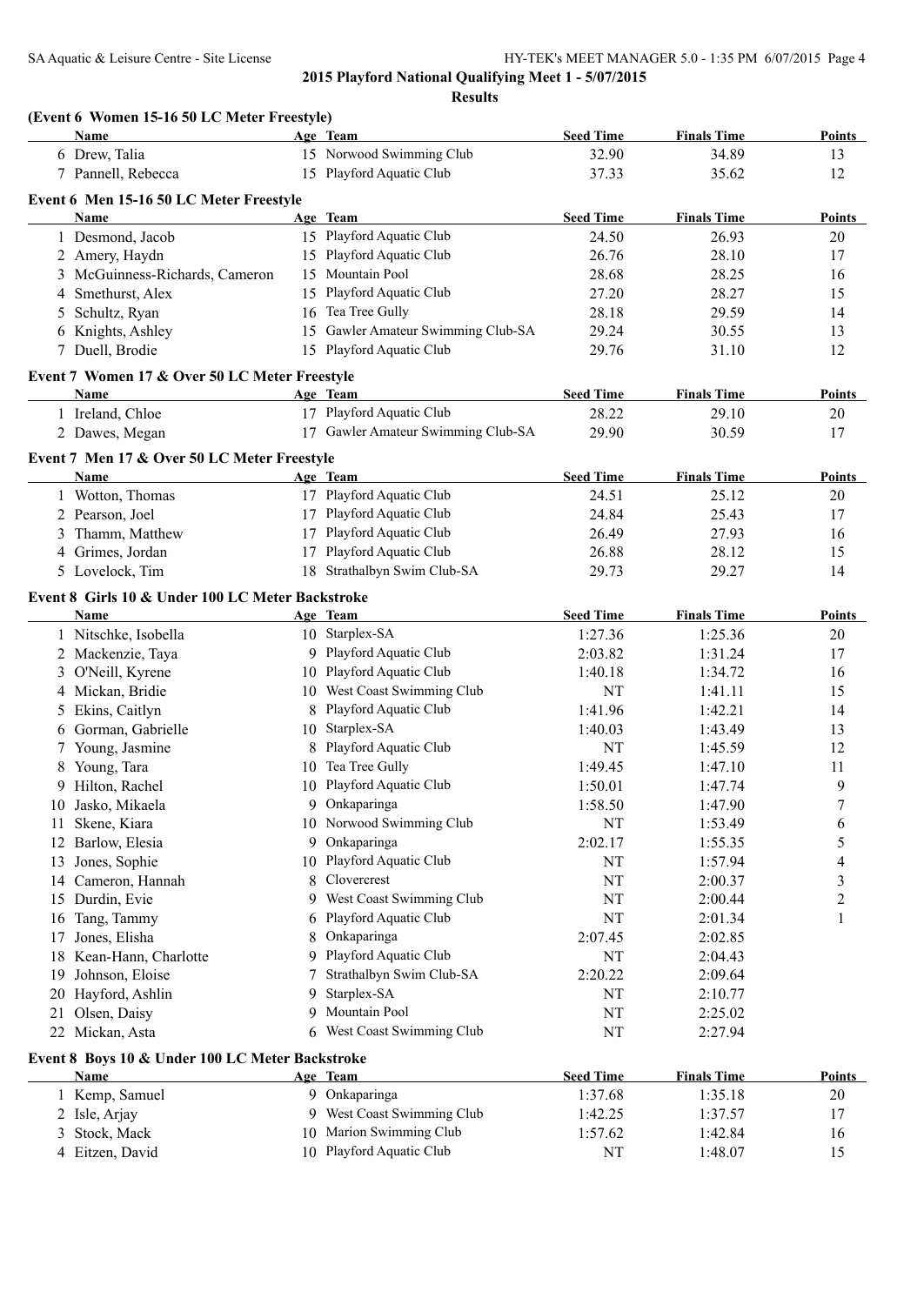#### SA Aquatic & Leisure Centre - Site License HY-TEK's MEET MANAGER 5.0 - 1:35 PM 6/07/2015 Page 5

**2015 Playford National Qualifying Meet 1 - 5/07/2015**

**Results**

# **(Event 8 Boys 10 & Under 100 LC Meter Backstroke)**

|                     | Name                                         |    | Age Team                        | <b>Seed Time</b> | <b>Finals Time</b> | <b>Points</b>  |
|---------------------|----------------------------------------------|----|---------------------------------|------------------|--------------------|----------------|
|                     | 5 Caton, Hugh                                |    | 8 Norwood Swimming Club         | NT               | 2:00.20            | 14             |
|                     | 6 Capone-Kerle, Kyle                         | 9  | Playford Aquatic Club           | <b>NT</b>        | 2:03.05            | 13             |
|                     | 7 Mickan, Yarra                              | 8  | West Coast Swimming Club        | 2:06.24          | 2:03.23            | 12             |
|                     | 8 Hutton, Riley                              | 10 | Playford Aquatic Club           | NT               | 2:09.98            | 11             |
|                     | Event 9 Girls 11-12 100 LC Meter Backstroke  |    |                                 |                  |                    |                |
|                     | Name                                         |    | Age Team                        | <b>Seed Time</b> | <b>Finals Time</b> | Points         |
|                     | 1 Mackenzie, Zoe                             |    | 12 Playford Aquatic Club        | 1:16.35          | 1:13.05            | 20             |
|                     | 2 Blundell, Holly                            |    | 12 Playford Aquatic Club        | 1:23.64          | 1:19.66            | 17             |
|                     | 3 Mail, Georgia                              |    | 12 Norwood Swimming Club        | 1:20.54          | 1:22.21            | 16             |
|                     | 4 O'Neill, Tyla                              | 11 | Playford Aquatic Club           | <b>NT</b>        | 1:23.92            | 15             |
| 5.                  | Duval, Isabella                              | 12 | Strathalbyn Swim Club-SA        | 1:22.58          | 1:24.54            | 14             |
|                     | 6 Foster, Hannah                             | 12 | Starplex-SA                     | 1:30.97          | 1:27.04            | 13             |
| 7                   | Jasko, Matylda                               | 11 | Onkaparinga                     | 1:31.49          | 1:32.03            | 12             |
| 8                   | Thompson, Isabella                           | 11 | Clovercrest                     | 2:01.31          | 1:32.85            | 11             |
|                     | 9 Dewallef, Victoria                         | 12 | Mountain Pool                   | 1:37.12          | 1:33.96            | 9              |
|                     | 10 Cowie, Alexandra                          | 11 | Starplex-SA                     | NT               | 1:36.12            | 7              |
| 11                  |                                              | 11 | West Coast Swimming Club        | 1:38.00          | 1:38.10            |                |
|                     | Durdin, Tasmin                               |    |                                 |                  |                    | 6              |
|                     | 12 Hancock, Darcie                           | 11 | Starplex-SA<br>Clovercrest      | 1:39.38          | 1:40.32            | 5              |
|                     | 13 Cameron, Amber                            | 11 |                                 | 1:55.13          | 1:43.51            | 4              |
|                     | 14 Jankovic, Alex-Lee                        | 11 | Playford Aquatic Club           | NT               | 1:46.99            | $\mathfrak{Z}$ |
|                     | 15 Mesecke, Jessica                          | 11 | West Coast Swimming Club        | 1:56.64          | 1:48.36            | $\overline{c}$ |
|                     | 16 Munzer, Grace                             | 11 | Playford Aquatic Club           | 2:11.70          | 2:02.27            | $\mathbf{1}$   |
|                     | Moffett, Kate                                | 11 | Starplex-SA                     | 1:37.12          | DQ                 |                |
| $\qquad \qquad - -$ | Cook, Alice                                  | 11 | Gawler Amateur Swimming Club-SA | NT               | DQ                 |                |
|                     | --- Ellis-Hooker, Kayla                      | 12 | Starplex-SA                     | 1:39.96          | DQ                 |                |
|                     | Event 9 Boys 11-12 100 LC Meter Backstroke   |    |                                 |                  |                    |                |
|                     | Name                                         |    | Age Team                        | <b>Seed Time</b> | <b>Finals Time</b> | <b>Points</b>  |
|                     | 1 Lightfoot (V), Thomas                      |    | 12 Marion Swimming Club         | 1:17.27          | 1:18.40            | 20             |
|                     | 2 Gear, Ruben                                |    | 12 Marion Swimming Club         | 1:24.51          | 1:25.37            | 17             |
|                     | 3 Mobbs, Coen                                | 12 | Playford Aquatic Club           | 1:25.94          | 1:27.63            | 16             |
|                     | 4 Reinhardt, Jack                            | 11 | Norwood Swimming Club           | 1:30.88          | 1:30.62            | 15             |
| 5                   | Sherratt, Daniel                             | 11 | Starplex-SA                     | 1:34.47          | 1:31.01            | 14             |
|                     | 6 Christion, Dillion                         | 12 | Playford Aquatic Club           | NT               | 1:36.92            | 13             |
| 7                   | Ormerod, Jack                                | 11 | Playford Aquatic Club           | NT               | 1:37.62            | 12             |
|                     | 8 Macie, Patrick                             |    | 11 Tea Tree Gully               | 1:34.18          | 1:38.77            | 11             |
|                     | 9 Perets, Arthur                             |    | 12 Playford Aquatic Club        | NT               | 1:44.61            | 9              |
|                     | 10 Builder, Joseph                           | 11 | Playford Aquatic Club           | NT               | 1:50.93            | $\sqrt{ }$     |
| 11.                 | Caton, Noah                                  | 11 | Norwood Swimming Club           | 1:53.98          | 1:53.33            | 6              |
|                     | 12 Booth, Braeden                            | 11 | Playford Aquatic Club           | NT               | 1:53.58            | 5              |
|                     | Event 10 Girls 13-14 100 LC Meter Backstroke |    |                                 |                  |                    |                |
|                     | Name                                         |    | Age Team                        | <b>Seed Time</b> | <b>Finals Time</b> | <b>Points</b>  |
|                     | 1 Kilyen-Coles, Jasmine                      |    | 14 Playford Aquatic Club        | 1:08.83          | 1:11.35            | 20             |
|                     | 2 Duszynski, Julia                           | 13 | Playford Aquatic Club           | 1:11.26          | 1:12.43            | 17             |
|                     | 3 Heang, Kasey                               | 13 | Playford Aquatic Club           | 1:18.36          | 1:17.60            | 16             |
|                     | 4 Luck, Annabel                              | 14 | Playford Aquatic Club           | 1:17.48          | 1:18.73            | 15             |
|                     | 5 McLean, Ella                               | 14 | Playford Aquatic Club           | 1:18.46          | 1:19.42            | 14             |
| 6                   | Sampson, Grace                               | 13 | Tea Tree Gully                  | NT               | 1:19.49            | 13             |
|                     | Tai, Nikki                                   | 13 | Playford Aquatic Club           | 1:21.93          | 1:22.08            | 12             |
| 8                   | Welch, Kasey                                 | 14 | Gawler Amateur Swimming Club-SA | 1:23.57          | 1:22.35            | 11             |
|                     | 9 Eitzen, Lisa                               | 14 | Playford Aquatic Club           | 1:32.29          | 1:25.31            | 9              |
| 10                  | Anderson, Milicent                           | 13 | Clovercrest                     | NT               | 1:26.10            | 7              |
|                     | Johnson, Alexina                             | 13 | Strathalbyn Swim Club-SA        | 1:26.33          | 1:28.28            |                |
| 11                  | 12 Thamm, Emily                              |    | 14 Playford Aquatic Club        | 1:19.82          | 1:29.13            | 6<br>5         |
|                     |                                              |    |                                 |                  |                    |                |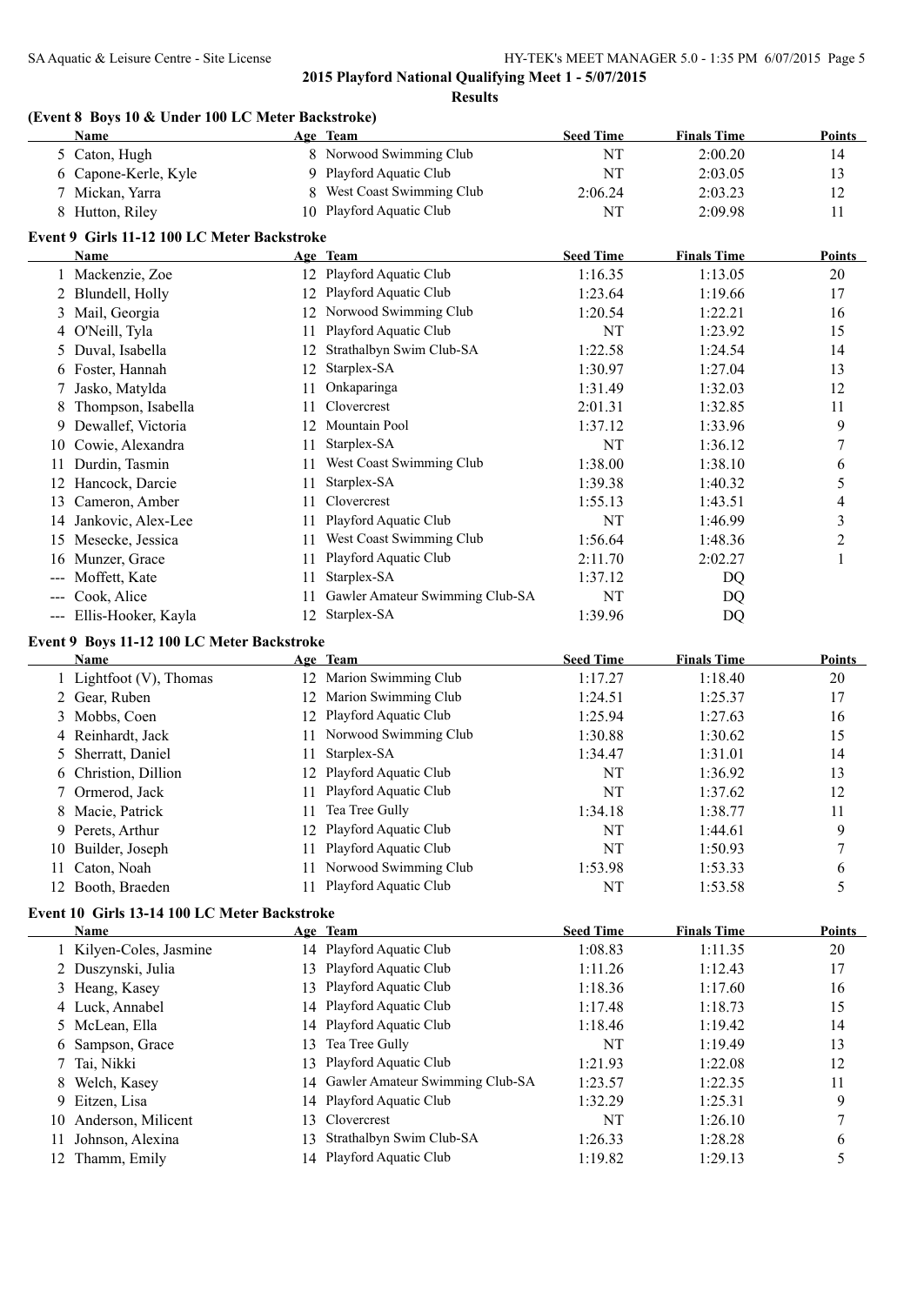|     | (Event 10 Girls 13-14 100 LC Meter Backstroke)<br>Name |    | Age Team                           | <b>Seed Time</b> | <b>Finals Time</b> | Points                   |
|-----|--------------------------------------------------------|----|------------------------------------|------------------|--------------------|--------------------------|
|     | 13 Ridge, Shauna                                       |    | 14 Dolphins Asc                    | 1:36.53          | 1:30.13            | 4                        |
|     | 14 Hall, Ruth                                          |    | 14 Playford Aquatic Club           | 1:34.47          | 1:31.66            | 3                        |
|     | 15 Cook, Olivia                                        |    | 14 Gawler Amateur Swimming Club-SA | 1:30.92          | 1:32.04            | $\overline{2}$           |
|     | 16 Chybinski, Emily                                    |    | Marion Swimming Club               | 1:50.26          | 1:34.57            | 1                        |
|     |                                                        | 13 | South Coast                        |                  |                    |                          |
| 17  | McIver, Brianna                                        | 13 |                                    | 1:39.40          | 1:36.46            |                          |
|     | 18 Childs, Laura C                                     | 13 | Starplex-SA                        | NT               | 1:47.52            |                          |
|     | 19 Martin, Gypsy-Lee                                   | 13 | Playford Aquatic Club              | NT               | 1:50.40            |                          |
|     | --- Alderman, Hannah                                   |    | 13 Playford Aquatic Club           | NT               | DQ                 |                          |
|     | Event 10 Boys 13-14 100 LC Meter Backstroke            |    |                                    |                  |                    |                          |
|     | Name                                                   |    | Age Team                           | <b>Seed Time</b> | <b>Finals Time</b> | Points                   |
|     | 1 Seyfang, Cameron                                     |    | 14 Playford Aquatic Club           | 1:12.94          | 1:12.65            | 20                       |
|     | 2 Lattin, Jesse                                        |    | 14 Playford Aquatic Club           | 1:12.17          | 1:12.79            | 17                       |
| 3   | Tang, Minh-Tam                                         |    | 13 Playford Aquatic Club           | 1:19.92          | 1:20.70            | 16                       |
| 4   | Gillard-Martin, Declan                                 | 13 | Playford Aquatic Club              | 1:21.89          | 1:21.23            | 15                       |
| 5   | Duell, Riley                                           | 13 | Starplex-SA                        | 1:26.47          | 1:25.35            | 14                       |
|     | 6 Barlow, Kaelum                                       | 13 | Onkaparinga                        | 1:28.68          | 1:30.62            | 13                       |
| 7   | Jackson, Jack                                          |    | 13 LeFevre Portside                | NT               | 1:31.40            | 12                       |
|     | 8 Mesecke, Stuart                                      | 13 | West Coast Swimming Club           | 1:40.15          | 1:38.86            | 11                       |
|     | 9 Olsen, Ellis                                         | 14 | Mountain Pool                      | NT               | 1:41.00            | 9                        |
|     | 10 Richardson, Christopher                             | 13 | Gawler Amateur Swimming Club-SA    | 1:52.53          | 1:47.26            | $\boldsymbol{7}$         |
| 11  | Knights, Henry                                         | 13 | Gawler Amateur Swimming Club-SA    | NT               | 1:50.11            | 6                        |
|     | --- Ekins, Matthew                                     |    | 13 Playford Aquatic Club           | 1:16.23          | DQ                 |                          |
|     | Event 11 Women 15 & Over 100 LC Meter Backstroke       |    |                                    |                  |                    |                          |
|     | Name                                                   |    | Age Team                           | <b>Seed Time</b> | <b>Finals Time</b> | Points                   |
|     | 1 Dawes, Megan                                         |    | 17 Gawler Amateur Swimming Club-SA | 1:15.82          | 1:17.48            | 20                       |
|     | 2 Graham, Tiffani                                      |    | 15 Gawler Amateur Swimming Club-SA | 1:21.16          | 1:18.76            | 17                       |
|     | 3 Leighton, Matilda                                    |    | 16 Playford Aquatic Club           | 1:17.50          | 1:20.82            | 16                       |
|     | 4 Mobbs, Lateilia                                      |    | 15 Playford Aquatic Club           | 1:22.16          | 1:21.28            | 15                       |
|     | 5 Lindsay, Cassie                                      |    | 45 Playford Aquatic Club           | NT               | 1:29.53            | 14                       |
|     | --- Scherwitzel, Stefanie                              |    | 17 Playford Aquatic Club           | 1:07.60          | DQ                 |                          |
|     |                                                        |    |                                    |                  |                    |                          |
|     | Event 11 Men 15 & Over 100 LC Meter Backstroke<br>Name |    | Age Team                           | <b>Seed Time</b> | <b>Finals Time</b> | Points                   |
|     | 1 Pearson, Joel                                        |    | 17 Playford Aquatic Club           | 59.68            | 1:01.84            | 20                       |
|     |                                                        |    |                                    |                  |                    |                          |
|     | 2 McGuinness-Richards, Cameron 15 Mountain Pool        |    |                                    | 1:21.46          | 1:18.52            | 17                       |
|     | 3 Schultz, Ryan                                        |    | 16 Tea Tree Gully                  | 1:23.85          | 1:18.91            | 16                       |
|     | 4 Knights, Ashley                                      |    | 15 Gawler Amateur Swimming Club-SA | 1:36.18          | 1:21.54            | 15                       |
|     | Event 12 Girls 10 & Under 100 LC Meter Freestyle       |    |                                    |                  |                    |                          |
|     | Name                                                   |    | Age Team                           | <b>Seed Time</b> | <b>Finals Time</b> | <b>Points</b>            |
|     | 1 Nitschke, Isobella                                   |    | 10 Starplex-SA                     | 1:23.69          | 1:19.05            | 20                       |
|     | 2 O'Neill, Kyrene                                      |    | 10 Playford Aquatic Club           | 1:32.29          | 1:26.24            | 17                       |
| 3   | Mickan, Bridie                                         |    | 10 West Coast Swimming Club        | 1:26.27          | 1:27.48            | 16                       |
| 4   | Gorman, Gabrielle                                      | 10 | Starplex-SA                        | 1:47.90          | 1:28.41            | 15                       |
| 5   | Young, Tara                                            | 10 | Tea Tree Gully                     | 1:33.98          | 1:28.83            | 14                       |
| 6   | Scown, Emily                                           | 9  | Onkaparinga                        | 1:38.06          | 1:29.21            | 13                       |
| 7   | Jasko, Mikaela                                         | 9  | Onkaparinga                        | 1:43.73          | 1:34.31            | 12                       |
|     | 8 Hansen, Stephanie                                    | 9  | Clovercrest                        | NT               | 1:35.69            | 11                       |
| 9.  | Batres Avalos, Lilian                                  | 10 | Playford Aquatic Club              | NT               | 1:35.71            | 9                        |
| 10  | Skene, Kiara                                           | 10 | Norwood Swimming Club              | 1:31.99          | 1:35.78            | $\boldsymbol{7}$         |
| 11. | Hilton, Rachel                                         | 10 | Playford Aquatic Club              | 13.39            | 1:36.67            | 6                        |
| 12  | Docherty, Makayla                                      | 9  | Gawler Amateur Swimming Club-SA    | NT               | 1:37.28            | $\sqrt{5}$               |
|     | 13 Barlow, Elesia                                      | 9  | Onkaparinga                        | 1:42.50          | 1:38.26            | $\overline{\mathcal{L}}$ |
|     | 14 Jones, Sophie                                       | 10 | Playford Aquatic Club              | NT               | 1:38.42            | $\mathfrak{Z}$           |
|     | 15 Young, Jasmine                                      |    | Playford Aquatic Club              | NT               | 1:40.94            | $\overline{2}$           |
|     |                                                        |    |                                    |                  |                    |                          |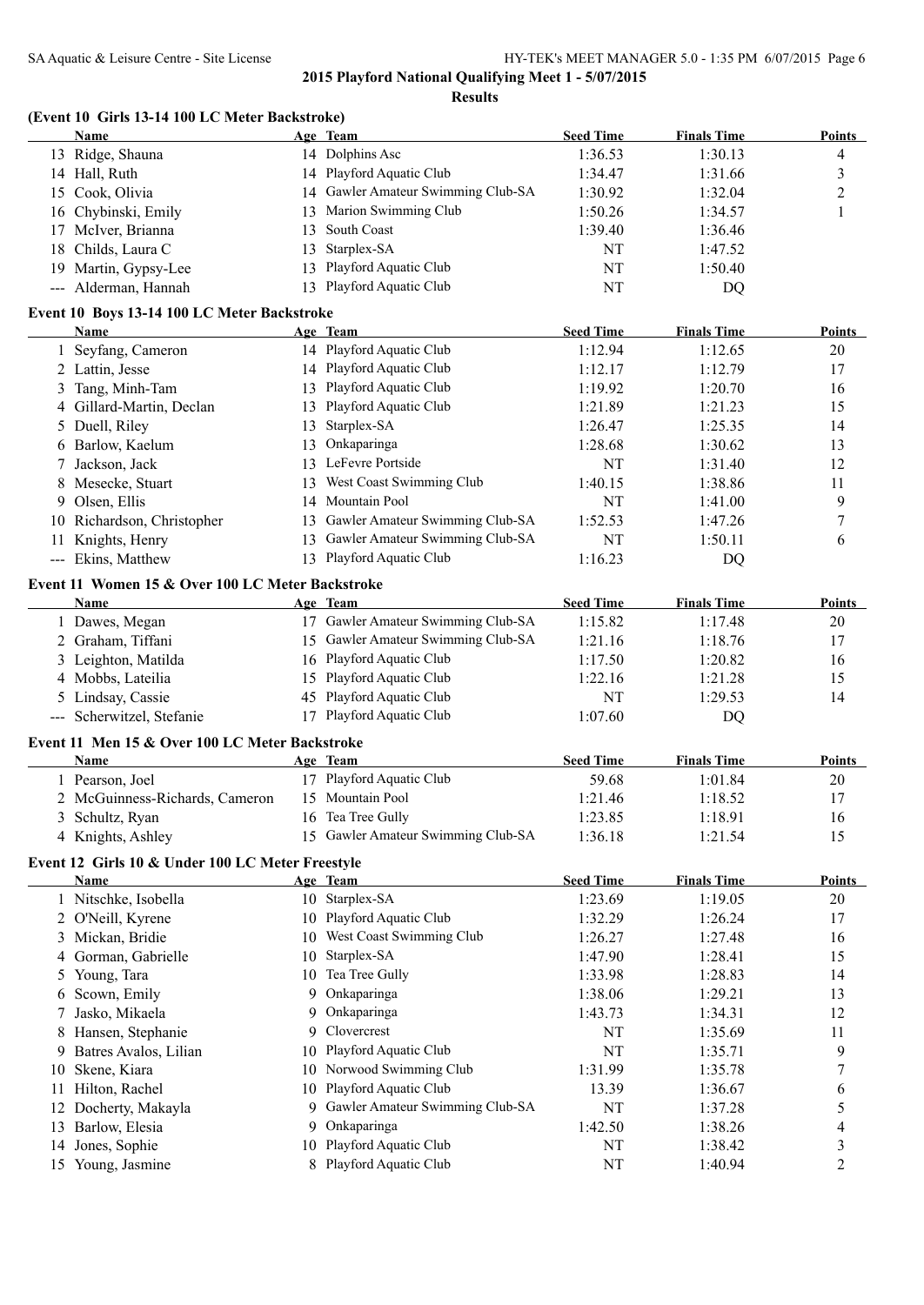# **(Event 12 Girls 10 & Under 100 LC Meter Freestyle)**

|     | Name                                            |     | Age Team                        | <b>Seed Time</b> | <b>Finals Time</b> | <b>Points</b>  |
|-----|-------------------------------------------------|-----|---------------------------------|------------------|--------------------|----------------|
|     | 16 Tang, Tammy                                  |     | 6 Playford Aquatic Club         | <b>NT</b>        | 1:45.49            | 1              |
|     | 17 McGill, Grace                                |     | 10 Playford Aquatic Club        | NT               | 1:46.06            |                |
| 18  | Cameron, Hannah                                 | 8   | Clovercrest                     | NT               | 1:47.91            |                |
|     | 19 Durdin, Evie                                 | 9   | West Coast Swimming Club        | NT               | 1:57.35            |                |
|     | 20 Hayford, Ashlin                              | 9   | Starplex-SA                     | 2:12.95          | 1:59.03            |                |
|     | 21 Johnson, Eloise                              |     | Strathalbyn Swim Club-SA        | 2:01.43          | 2:00.47            |                |
|     | 22 Scown, Sophie                                |     | Onkaparinga                     | 2:28.03          | 2:00.55            |                |
|     |                                                 | 9   | Mountain Pool                   | NT               | 2:07.30            |                |
| 23  | Olsen, Daisy                                    |     | 6 West Coast Swimming Club      |                  |                    |                |
|     | 24 Mickan, Asta                                 |     |                                 | 2:16.09          | 2:21.74            |                |
|     | Event 12 Boys 10 & Under 100 LC Meter Freestyle |     |                                 |                  |                    |                |
|     | <b>Name</b>                                     |     | Age Team                        | <b>Seed Time</b> | <b>Finals Time</b> | <b>Points</b>  |
|     | 1 Pannell, Harry                                |     | 10 Playford Aquatic Club        | 1:26.16          | 1:25.52            | 20             |
|     | 2 Kemp, Samuel                                  | 9   | Onkaparinga                     | 1:35.19          | 1:34.00            | 17             |
|     | 3 Isle, Arjay                                   | 9   | West Coast Swimming Club        | 1:34.98          | 1:34.15            | 16             |
|     | 4 Lindsay, Luc                                  |     | 9 Playford Aquatic Club         | NT               | 1:36.78            | 15             |
| 5   | Smith, Jamie                                    |     | 10 Unley-SA                     | <b>NT</b>        | 1:37.80            | 14             |
| 6   | Eitzen, David                                   | 10  | Playford Aquatic Club           | 1:38.80          | 1:39.36            | 13             |
|     | Capone-Kerle, Kyle                              | 9   | Playford Aquatic Club           | <b>NT</b>        | 1:47.53            | 12             |
| 7   |                                                 |     | West Coast Swimming Club        |                  |                    |                |
|     | 8 Mickan, Yarra                                 |     |                                 | 1:58.84          | 1:53.23            | 11             |
| 9   | Gadlan, Reiner                                  |     | Playford Aquatic Club           | <b>NT</b>        | 1:59.53            | 9              |
| 10  | Schultz, Corey                                  | 9   | Tea Tree Gully                  | <b>NT</b>        | 2:03.39            | $\tau$         |
| 11  | Caton, Hugh                                     | 8   | Norwood Swimming Club           | <b>NT</b>        | 2:03.84            | 6              |
|     | 12 Hutton, Riley                                | 10  | Playford Aquatic Club           | NT               | 2:07.60            | 5              |
|     | Event 13 Girls 11-12 100 LC Meter Freestyle     |     |                                 |                  |                    |                |
|     | Name                                            |     | Age Team                        | <b>Seed Time</b> | <b>Finals Time</b> | <b>Points</b>  |
|     | 1 Paciola, Nedene                               |     | 12 Playford Aquatic Club        | 1:06.96          | 1:07.59            | 20             |
|     | 2 Young, Lucy                                   | 12  | Tea Tree Gully                  | 1:14.03          | 1:08.00            | 17             |
|     | 3 Blundell, Holly                               | 12  | Playford Aquatic Club           | 1:15.42          | 1:12.53            | 16             |
|     |                                                 | 11  | Marion Swimming Club            | 1:17.96          | 1:15.83            | 15             |
|     | 4 Materne, Georgia                              | 11  | Playford Aquatic Club           |                  |                    |                |
|     | 5 O'Neill, Tyla                                 |     |                                 | 1:25.06          | 1:15.93            | 14             |
|     | 6 Mackenzie, Zoe                                |     | 12 Playford Aquatic Club        | 1:12.03          | 1:17.48            | 13             |
|     | 7 Moffett, Kate                                 | 11  | Starplex-SA                     | 1:15.67          | 1:17.86            | 12             |
| 8   | Thompson, Isabella                              | 11  | Clovercrest                     | 1:40.49          | 1:18.73            | 11             |
| 9   | Cowie, Alexandra                                | 11  | Starplex-SA                     | 1:27.40          | 1:22.55            | 9              |
|     | 10 Dewallef, Victoria                           |     | 12 Mountain Pool                | 1:29.45          | 1:22.59            | $\overline{7}$ |
|     | 11 Hancock, Jade                                |     | 12 Starplex-SA                  | 1:22.96          | 1:22.76            | 6              |
|     | 12 Durdin, Tasmin                               | 11. | West Coast Swimming Club        | 1:29.22          | 1:25.51            | 5              |
|     | 13 Lattin, Alice                                | 12  | Playford Aquatic Club           | 1:25.69          | 1:25.99            | 4              |
|     | 14 Ellis-Hooker, Kayla                          | 12  | Starplex-SA                     | 1:25.12          | 1:26.49            | 3              |
|     | 15 Ireland, Stephanie                           | 12  | Playford Aquatic Club           | 1:31.40          | 1:28.71            | 2              |
|     | 16 Desmond, Gemma                               | 11  | Playford Aquatic Club           | 1:31.92          | 1:29.12            | 1              |
|     | 17 Rowe, Eloise                                 |     | 12 Marion Swimming Club         | NT               | 1:31.24            |                |
| 18  | Cook, Alice                                     | 11  | Gawler Amateur Swimming Club-SA | 1:43.10          | 1:31.61            |                |
| 19. | Cameron, Amber                                  | 11  | Clovercrest                     | 1:40.05          | 1:32.13            |                |
| 20  | Duval, Amelia                                   | 11  | Strathalbyn Swim Club-SA        | 1:36.01          | 1:33.09            |                |
| 21  | Southby, Pria                                   | 12  | Playford Aquatic Club           | 1:47.29          | 1:33.55            |                |
|     |                                                 |     | West Coast Swimming Club        |                  |                    |                |
| 22  | Mesecke, Jessica                                | 11  |                                 | 1:47.79          | 1:39.20            |                |
| 23  | Jankovic, Alex-Lee                              | 11  | Playford Aquatic Club           | NT               | 1:39.91            |                |
|     | 24 Munzer, Grace                                | 11  | Playford Aquatic Club           | NT               | 1:46.30            |                |
|     | Event 13 Boys 11-12 100 LC Meter Freestyle      |     |                                 |                  |                    |                |
|     | <b>Name</b>                                     |     | Age Team                        | <b>Seed Time</b> | <b>Finals Time</b> | <b>Points</b>  |
|     | 1 Kemp, James                                   |     | 12 Onkaparinga                  | 1:15.10          | 1:14.46            | 20             |
|     | 2 Ralph, Samuel                                 |     | 12 Western Sharks Swimming Club | 1:16.16          | 1:15.44            | 17             |
|     |                                                 |     |                                 |                  |                    |                |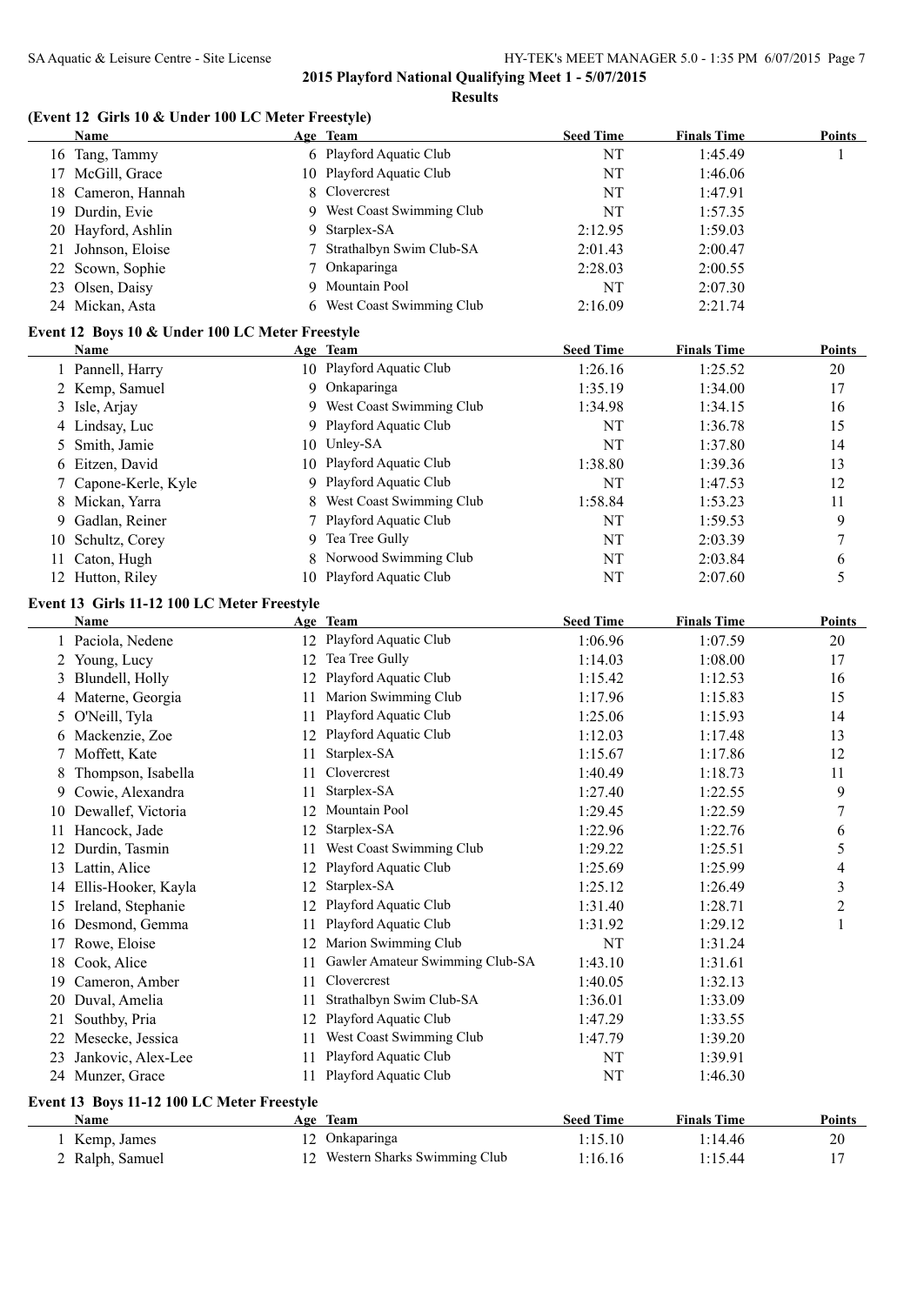# **(Event 13 Boys 11-12 100 LC Meter Freestyle)**

| 12 Playford Aquatic Club<br>1:16.74<br>1:18.82<br>3 Mobbs, Coen<br>16<br>11 Norwood Swimming Club<br>15<br>4 Reinhardt, Jack<br>1:19.72<br>1:21.64<br>Playford Aquatic Club<br>NT<br>Christion, Dillion<br>1:23.18<br>14<br>12<br>5<br>Starplex-SA<br>Sherratt, Daniel<br>1:28.80<br>13<br>11<br>1:31.37<br>6<br>Playford Aquatic Club<br>Ormerod, Jack<br>NT<br>1:29.14<br>12<br>11<br>7<br>Norwood Swimming Club<br>Caton, Noah<br>1:31.29<br>1:34.43<br>11<br>8<br>Starplex-SA<br>9<br>Brown, Myles<br>NT<br>1:34.76<br>11<br>9<br>Playford Aquatic Club<br>NT<br>10 Perets, Arthur<br>12<br>1:35.63<br>7<br>Playford Aquatic Club<br>1:30.88<br>Builder, Joseph<br>1:36.08<br>6<br>11<br>11<br>Playford Aquatic Club<br>Booth, Braeden<br>5<br>11<br>NT<br>1:44.10<br>12<br>Playford Aquatic Club<br>13 Wilson, Logan<br>NT<br>4<br>12<br>1:46.59<br>12 Playford Aquatic Club<br>3<br>14 De Vries, Cody<br>NT<br>1:49.57<br>Event 14 Girls 13-14 100 LC Meter Freestyle<br>Age Team<br><b>Seed Time</b><br><b>Finals Time</b><br><b>Points</b><br>Name<br>14 Playford Aquatic Club<br>1 Kilyen-Coles, Jasmine<br>1:03.35<br>1:05.32<br>20<br>13 Playford Aquatic Club<br>2 Heang, Kasey<br>17<br>1:06.58<br>1:07.49<br>14 Playford Aquatic Club<br>Giersch, Kate<br>1:05.59<br>1:07.75<br>16<br>3<br>Clovercrest<br>Anderson, Milicent<br>15<br>1:11.72<br>1:10.59<br>13<br>4<br>Marion Swimming Club<br>14<br>Joubert, Samantha<br>1:07.46<br>1:11.10<br>13<br>5<br>McGiffert, Erica<br>Playford Aquatic Club<br>1:09.70<br>1:11.88<br>13<br>14<br>6<br>Strathalbyn Swim Club-SA<br>Johnson, Alexina<br>12<br>1:10.73<br>1:12.91<br>13<br>7<br>Playford Aquatic Club<br>Eitzen, Lisa<br>11<br>1:18.41<br>1:15.55<br>8<br>14<br>14 Norwood Swimming Club<br>Pappagallo, Lidia<br>9<br>1:15.31<br>1:16.93<br>9<br>Tea Tree Gully<br>Schultz, Isabel<br>1:20.95<br>1:17.92<br>7<br>13<br>10<br>Playford Aquatic Club<br>Hall, Ruth<br>1:19.32<br>1:18.12<br>14<br>6<br>11<br>Rogers, Elsie<br>Playford Aquatic Club<br>5<br>1:18.54<br>1:21.55<br>12<br>13<br>Dolphins Asc<br>Ridge, Shauna<br>1:22.60<br>$\overline{\mathcal{A}}$<br>1:24.32<br>13<br>14<br>Gawler Amateur Swimming Club-SA<br>1:23.44<br>3<br>Cook, Olivia<br>1:19.92<br>14<br>14<br>Starplex-SA<br>Childs, Laura C<br>1:23.99<br>$\overline{c}$<br>1:36.16<br>15<br>13<br>South Coast<br>McIver, Brianna<br>$\mathbf{1}$<br>1:31.95<br>1:25.73<br>13<br>16<br>Marion Swimming Club<br>Chybinski, Emily<br>1:27.20<br>1:38.00<br>17<br>13<br>Playford Aquatic Club<br>Alderman, Hannah<br>NT<br>18<br>1:47.02<br>13<br>13 Playford Aquatic Club<br>NT<br>19 Martin, Gypsy-Lee<br>1:47.52<br>Event 14 Boys 13-14 100 LC Meter Freestyle<br><b>Seed Time</b><br><b>Finals Time</b><br>Name<br>Age Team<br>Points<br>Grimes, Bradley<br>14 Playford Aquatic Club<br>1:01.30<br>1:01.71<br>20<br>1<br>Starplex-SA<br>Ryan, Joshua<br>1:07.99<br>17<br>1:11.09<br>2<br>14<br>Gawler Amateur Swimming Club-SA<br>Docherty, Jackson<br>1:09.23<br>1:09.51<br>16<br>13<br>3<br>Playford Aquatic Club<br>Tang, Minh-Tam<br>15<br>13<br>1:07.46<br>1:11.56<br>4<br>Starplex-SA<br>Hayford, Riley<br>14<br>14<br>1:19.94<br>1:14.01<br>5<br>Unley-SA<br>NT<br>Smith, Thomas<br>1:15.73<br>13<br>13<br>6<br>Mesecke, Stuart<br>West Coast Swimming Club<br>1:20.12<br>1:21.94<br>12<br>13<br>7<br>Gawler Amateur Swimming Club-SA<br>Richardson, Christopher<br>1:37.18<br>1:32.26<br>11<br>8<br>13<br>Gawler Amateur Swimming Club-SA<br>9<br>Knights, Henry<br>1:59.77<br>1:33.33<br>13<br>9.<br>14 Mountain Pool<br>Olsen, Ellis<br>NT<br>DQ<br>---<br>Event 15 Women 15 & Over 100 LC Meter Freestyle<br><b>Seed Time</b><br><b>Finals Time</b><br>Name<br>Age Team<br>15 Playford Aquatic Club<br>1:03.63<br>1 Pearson, Chloe<br>1:04.10<br>20<br>Gawler Amateur Swimming Club-SA<br>2 Dawes, Megan<br>17<br>1:04.83<br>1:05.88<br>17<br>March, Alice<br>Playford Aquatic Club<br>1:06.10<br>1:06.29<br>16<br>3<br>15<br>Gawler Amateur Swimming Club-SA<br>Graham, Tiffani<br>15<br>15<br>1:04.76<br>1:07.13<br>4<br>Playford Aquatic Club<br>McLean, Tayla<br>14<br>1:05.05<br>1:08.92<br>5<br>16<br>Playford Aquatic Club<br>Mobbs, Lateilia<br>15<br>13<br>1:10.86<br>1:12.73<br>6 | <b>Name</b> | Age Team | <b>Seed Time</b> | <b>Finals Time</b> | <b>Points</b> |
|-----------------------------------------------------------------------------------------------------------------------------------------------------------------------------------------------------------------------------------------------------------------------------------------------------------------------------------------------------------------------------------------------------------------------------------------------------------------------------------------------------------------------------------------------------------------------------------------------------------------------------------------------------------------------------------------------------------------------------------------------------------------------------------------------------------------------------------------------------------------------------------------------------------------------------------------------------------------------------------------------------------------------------------------------------------------------------------------------------------------------------------------------------------------------------------------------------------------------------------------------------------------------------------------------------------------------------------------------------------------------------------------------------------------------------------------------------------------------------------------------------------------------------------------------------------------------------------------------------------------------------------------------------------------------------------------------------------------------------------------------------------------------------------------------------------------------------------------------------------------------------------------------------------------------------------------------------------------------------------------------------------------------------------------------------------------------------------------------------------------------------------------------------------------------------------------------------------------------------------------------------------------------------------------------------------------------------------------------------------------------------------------------------------------------------------------------------------------------------------------------------------------------------------------------------------------------------------------------------------------------------------------------------------------------------------------------------------------------------------------------------------------------------------------------------------------------------------------------------------------------------------------------------------------------------------------------------------------------------------------------------------------------------------------------------------------------------------------------------------------------------------------------------------------------------------------------------------------------------------------------------------------------------------------------------------------------------------------------------------------------------------------------------------------------------------------------------------------------------------------------------------------------------------------------------------------------------------------------------------------------------------------------------------------------------------------------------------------------------------------------------------------------------------------------------------------------------------------------------------------------------------------------------------------------------------------------------------------------------------------------------------------------------------------------------------------------------------------------------------------------------------------------------------------------------------------------------------------------------------------------------|-------------|----------|------------------|--------------------|---------------|
|                                                                                                                                                                                                                                                                                                                                                                                                                                                                                                                                                                                                                                                                                                                                                                                                                                                                                                                                                                                                                                                                                                                                                                                                                                                                                                                                                                                                                                                                                                                                                                                                                                                                                                                                                                                                                                                                                                                                                                                                                                                                                                                                                                                                                                                                                                                                                                                                                                                                                                                                                                                                                                                                                                                                                                                                                                                                                                                                                                                                                                                                                                                                                                                                                                                                                                                                                                                                                                                                                                                                                                                                                                                                                                                                                                                                                                                                                                                                                                                                                                                                                                                                                                                                                                                     |             |          |                  |                    |               |
|                                                                                                                                                                                                                                                                                                                                                                                                                                                                                                                                                                                                                                                                                                                                                                                                                                                                                                                                                                                                                                                                                                                                                                                                                                                                                                                                                                                                                                                                                                                                                                                                                                                                                                                                                                                                                                                                                                                                                                                                                                                                                                                                                                                                                                                                                                                                                                                                                                                                                                                                                                                                                                                                                                                                                                                                                                                                                                                                                                                                                                                                                                                                                                                                                                                                                                                                                                                                                                                                                                                                                                                                                                                                                                                                                                                                                                                                                                                                                                                                                                                                                                                                                                                                                                                     |             |          |                  |                    |               |
|                                                                                                                                                                                                                                                                                                                                                                                                                                                                                                                                                                                                                                                                                                                                                                                                                                                                                                                                                                                                                                                                                                                                                                                                                                                                                                                                                                                                                                                                                                                                                                                                                                                                                                                                                                                                                                                                                                                                                                                                                                                                                                                                                                                                                                                                                                                                                                                                                                                                                                                                                                                                                                                                                                                                                                                                                                                                                                                                                                                                                                                                                                                                                                                                                                                                                                                                                                                                                                                                                                                                                                                                                                                                                                                                                                                                                                                                                                                                                                                                                                                                                                                                                                                                                                                     |             |          |                  |                    |               |
|                                                                                                                                                                                                                                                                                                                                                                                                                                                                                                                                                                                                                                                                                                                                                                                                                                                                                                                                                                                                                                                                                                                                                                                                                                                                                                                                                                                                                                                                                                                                                                                                                                                                                                                                                                                                                                                                                                                                                                                                                                                                                                                                                                                                                                                                                                                                                                                                                                                                                                                                                                                                                                                                                                                                                                                                                                                                                                                                                                                                                                                                                                                                                                                                                                                                                                                                                                                                                                                                                                                                                                                                                                                                                                                                                                                                                                                                                                                                                                                                                                                                                                                                                                                                                                                     |             |          |                  |                    |               |
|                                                                                                                                                                                                                                                                                                                                                                                                                                                                                                                                                                                                                                                                                                                                                                                                                                                                                                                                                                                                                                                                                                                                                                                                                                                                                                                                                                                                                                                                                                                                                                                                                                                                                                                                                                                                                                                                                                                                                                                                                                                                                                                                                                                                                                                                                                                                                                                                                                                                                                                                                                                                                                                                                                                                                                                                                                                                                                                                                                                                                                                                                                                                                                                                                                                                                                                                                                                                                                                                                                                                                                                                                                                                                                                                                                                                                                                                                                                                                                                                                                                                                                                                                                                                                                                     |             |          |                  |                    |               |
|                                                                                                                                                                                                                                                                                                                                                                                                                                                                                                                                                                                                                                                                                                                                                                                                                                                                                                                                                                                                                                                                                                                                                                                                                                                                                                                                                                                                                                                                                                                                                                                                                                                                                                                                                                                                                                                                                                                                                                                                                                                                                                                                                                                                                                                                                                                                                                                                                                                                                                                                                                                                                                                                                                                                                                                                                                                                                                                                                                                                                                                                                                                                                                                                                                                                                                                                                                                                                                                                                                                                                                                                                                                                                                                                                                                                                                                                                                                                                                                                                                                                                                                                                                                                                                                     |             |          |                  |                    |               |
|                                                                                                                                                                                                                                                                                                                                                                                                                                                                                                                                                                                                                                                                                                                                                                                                                                                                                                                                                                                                                                                                                                                                                                                                                                                                                                                                                                                                                                                                                                                                                                                                                                                                                                                                                                                                                                                                                                                                                                                                                                                                                                                                                                                                                                                                                                                                                                                                                                                                                                                                                                                                                                                                                                                                                                                                                                                                                                                                                                                                                                                                                                                                                                                                                                                                                                                                                                                                                                                                                                                                                                                                                                                                                                                                                                                                                                                                                                                                                                                                                                                                                                                                                                                                                                                     |             |          |                  |                    |               |
|                                                                                                                                                                                                                                                                                                                                                                                                                                                                                                                                                                                                                                                                                                                                                                                                                                                                                                                                                                                                                                                                                                                                                                                                                                                                                                                                                                                                                                                                                                                                                                                                                                                                                                                                                                                                                                                                                                                                                                                                                                                                                                                                                                                                                                                                                                                                                                                                                                                                                                                                                                                                                                                                                                                                                                                                                                                                                                                                                                                                                                                                                                                                                                                                                                                                                                                                                                                                                                                                                                                                                                                                                                                                                                                                                                                                                                                                                                                                                                                                                                                                                                                                                                                                                                                     |             |          |                  |                    |               |
|                                                                                                                                                                                                                                                                                                                                                                                                                                                                                                                                                                                                                                                                                                                                                                                                                                                                                                                                                                                                                                                                                                                                                                                                                                                                                                                                                                                                                                                                                                                                                                                                                                                                                                                                                                                                                                                                                                                                                                                                                                                                                                                                                                                                                                                                                                                                                                                                                                                                                                                                                                                                                                                                                                                                                                                                                                                                                                                                                                                                                                                                                                                                                                                                                                                                                                                                                                                                                                                                                                                                                                                                                                                                                                                                                                                                                                                                                                                                                                                                                                                                                                                                                                                                                                                     |             |          |                  |                    |               |
|                                                                                                                                                                                                                                                                                                                                                                                                                                                                                                                                                                                                                                                                                                                                                                                                                                                                                                                                                                                                                                                                                                                                                                                                                                                                                                                                                                                                                                                                                                                                                                                                                                                                                                                                                                                                                                                                                                                                                                                                                                                                                                                                                                                                                                                                                                                                                                                                                                                                                                                                                                                                                                                                                                                                                                                                                                                                                                                                                                                                                                                                                                                                                                                                                                                                                                                                                                                                                                                                                                                                                                                                                                                                                                                                                                                                                                                                                                                                                                                                                                                                                                                                                                                                                                                     |             |          |                  |                    |               |
|                                                                                                                                                                                                                                                                                                                                                                                                                                                                                                                                                                                                                                                                                                                                                                                                                                                                                                                                                                                                                                                                                                                                                                                                                                                                                                                                                                                                                                                                                                                                                                                                                                                                                                                                                                                                                                                                                                                                                                                                                                                                                                                                                                                                                                                                                                                                                                                                                                                                                                                                                                                                                                                                                                                                                                                                                                                                                                                                                                                                                                                                                                                                                                                                                                                                                                                                                                                                                                                                                                                                                                                                                                                                                                                                                                                                                                                                                                                                                                                                                                                                                                                                                                                                                                                     |             |          |                  |                    |               |
|                                                                                                                                                                                                                                                                                                                                                                                                                                                                                                                                                                                                                                                                                                                                                                                                                                                                                                                                                                                                                                                                                                                                                                                                                                                                                                                                                                                                                                                                                                                                                                                                                                                                                                                                                                                                                                                                                                                                                                                                                                                                                                                                                                                                                                                                                                                                                                                                                                                                                                                                                                                                                                                                                                                                                                                                                                                                                                                                                                                                                                                                                                                                                                                                                                                                                                                                                                                                                                                                                                                                                                                                                                                                                                                                                                                                                                                                                                                                                                                                                                                                                                                                                                                                                                                     |             |          |                  |                    |               |
|                                                                                                                                                                                                                                                                                                                                                                                                                                                                                                                                                                                                                                                                                                                                                                                                                                                                                                                                                                                                                                                                                                                                                                                                                                                                                                                                                                                                                                                                                                                                                                                                                                                                                                                                                                                                                                                                                                                                                                                                                                                                                                                                                                                                                                                                                                                                                                                                                                                                                                                                                                                                                                                                                                                                                                                                                                                                                                                                                                                                                                                                                                                                                                                                                                                                                                                                                                                                                                                                                                                                                                                                                                                                                                                                                                                                                                                                                                                                                                                                                                                                                                                                                                                                                                                     |             |          |                  |                    |               |
|                                                                                                                                                                                                                                                                                                                                                                                                                                                                                                                                                                                                                                                                                                                                                                                                                                                                                                                                                                                                                                                                                                                                                                                                                                                                                                                                                                                                                                                                                                                                                                                                                                                                                                                                                                                                                                                                                                                                                                                                                                                                                                                                                                                                                                                                                                                                                                                                                                                                                                                                                                                                                                                                                                                                                                                                                                                                                                                                                                                                                                                                                                                                                                                                                                                                                                                                                                                                                                                                                                                                                                                                                                                                                                                                                                                                                                                                                                                                                                                                                                                                                                                                                                                                                                                     |             |          |                  |                    |               |
|                                                                                                                                                                                                                                                                                                                                                                                                                                                                                                                                                                                                                                                                                                                                                                                                                                                                                                                                                                                                                                                                                                                                                                                                                                                                                                                                                                                                                                                                                                                                                                                                                                                                                                                                                                                                                                                                                                                                                                                                                                                                                                                                                                                                                                                                                                                                                                                                                                                                                                                                                                                                                                                                                                                                                                                                                                                                                                                                                                                                                                                                                                                                                                                                                                                                                                                                                                                                                                                                                                                                                                                                                                                                                                                                                                                                                                                                                                                                                                                                                                                                                                                                                                                                                                                     |             |          |                  |                    |               |
|                                                                                                                                                                                                                                                                                                                                                                                                                                                                                                                                                                                                                                                                                                                                                                                                                                                                                                                                                                                                                                                                                                                                                                                                                                                                                                                                                                                                                                                                                                                                                                                                                                                                                                                                                                                                                                                                                                                                                                                                                                                                                                                                                                                                                                                                                                                                                                                                                                                                                                                                                                                                                                                                                                                                                                                                                                                                                                                                                                                                                                                                                                                                                                                                                                                                                                                                                                                                                                                                                                                                                                                                                                                                                                                                                                                                                                                                                                                                                                                                                                                                                                                                                                                                                                                     |             |          |                  |                    |               |
|                                                                                                                                                                                                                                                                                                                                                                                                                                                                                                                                                                                                                                                                                                                                                                                                                                                                                                                                                                                                                                                                                                                                                                                                                                                                                                                                                                                                                                                                                                                                                                                                                                                                                                                                                                                                                                                                                                                                                                                                                                                                                                                                                                                                                                                                                                                                                                                                                                                                                                                                                                                                                                                                                                                                                                                                                                                                                                                                                                                                                                                                                                                                                                                                                                                                                                                                                                                                                                                                                                                                                                                                                                                                                                                                                                                                                                                                                                                                                                                                                                                                                                                                                                                                                                                     |             |          |                  |                    |               |
|                                                                                                                                                                                                                                                                                                                                                                                                                                                                                                                                                                                                                                                                                                                                                                                                                                                                                                                                                                                                                                                                                                                                                                                                                                                                                                                                                                                                                                                                                                                                                                                                                                                                                                                                                                                                                                                                                                                                                                                                                                                                                                                                                                                                                                                                                                                                                                                                                                                                                                                                                                                                                                                                                                                                                                                                                                                                                                                                                                                                                                                                                                                                                                                                                                                                                                                                                                                                                                                                                                                                                                                                                                                                                                                                                                                                                                                                                                                                                                                                                                                                                                                                                                                                                                                     |             |          |                  |                    |               |
|                                                                                                                                                                                                                                                                                                                                                                                                                                                                                                                                                                                                                                                                                                                                                                                                                                                                                                                                                                                                                                                                                                                                                                                                                                                                                                                                                                                                                                                                                                                                                                                                                                                                                                                                                                                                                                                                                                                                                                                                                                                                                                                                                                                                                                                                                                                                                                                                                                                                                                                                                                                                                                                                                                                                                                                                                                                                                                                                                                                                                                                                                                                                                                                                                                                                                                                                                                                                                                                                                                                                                                                                                                                                                                                                                                                                                                                                                                                                                                                                                                                                                                                                                                                                                                                     |             |          |                  |                    |               |
|                                                                                                                                                                                                                                                                                                                                                                                                                                                                                                                                                                                                                                                                                                                                                                                                                                                                                                                                                                                                                                                                                                                                                                                                                                                                                                                                                                                                                                                                                                                                                                                                                                                                                                                                                                                                                                                                                                                                                                                                                                                                                                                                                                                                                                                                                                                                                                                                                                                                                                                                                                                                                                                                                                                                                                                                                                                                                                                                                                                                                                                                                                                                                                                                                                                                                                                                                                                                                                                                                                                                                                                                                                                                                                                                                                                                                                                                                                                                                                                                                                                                                                                                                                                                                                                     |             |          |                  |                    |               |
|                                                                                                                                                                                                                                                                                                                                                                                                                                                                                                                                                                                                                                                                                                                                                                                                                                                                                                                                                                                                                                                                                                                                                                                                                                                                                                                                                                                                                                                                                                                                                                                                                                                                                                                                                                                                                                                                                                                                                                                                                                                                                                                                                                                                                                                                                                                                                                                                                                                                                                                                                                                                                                                                                                                                                                                                                                                                                                                                                                                                                                                                                                                                                                                                                                                                                                                                                                                                                                                                                                                                                                                                                                                                                                                                                                                                                                                                                                                                                                                                                                                                                                                                                                                                                                                     |             |          |                  |                    |               |
|                                                                                                                                                                                                                                                                                                                                                                                                                                                                                                                                                                                                                                                                                                                                                                                                                                                                                                                                                                                                                                                                                                                                                                                                                                                                                                                                                                                                                                                                                                                                                                                                                                                                                                                                                                                                                                                                                                                                                                                                                                                                                                                                                                                                                                                                                                                                                                                                                                                                                                                                                                                                                                                                                                                                                                                                                                                                                                                                                                                                                                                                                                                                                                                                                                                                                                                                                                                                                                                                                                                                                                                                                                                                                                                                                                                                                                                                                                                                                                                                                                                                                                                                                                                                                                                     |             |          |                  |                    |               |
|                                                                                                                                                                                                                                                                                                                                                                                                                                                                                                                                                                                                                                                                                                                                                                                                                                                                                                                                                                                                                                                                                                                                                                                                                                                                                                                                                                                                                                                                                                                                                                                                                                                                                                                                                                                                                                                                                                                                                                                                                                                                                                                                                                                                                                                                                                                                                                                                                                                                                                                                                                                                                                                                                                                                                                                                                                                                                                                                                                                                                                                                                                                                                                                                                                                                                                                                                                                                                                                                                                                                                                                                                                                                                                                                                                                                                                                                                                                                                                                                                                                                                                                                                                                                                                                     |             |          |                  |                    |               |
|                                                                                                                                                                                                                                                                                                                                                                                                                                                                                                                                                                                                                                                                                                                                                                                                                                                                                                                                                                                                                                                                                                                                                                                                                                                                                                                                                                                                                                                                                                                                                                                                                                                                                                                                                                                                                                                                                                                                                                                                                                                                                                                                                                                                                                                                                                                                                                                                                                                                                                                                                                                                                                                                                                                                                                                                                                                                                                                                                                                                                                                                                                                                                                                                                                                                                                                                                                                                                                                                                                                                                                                                                                                                                                                                                                                                                                                                                                                                                                                                                                                                                                                                                                                                                                                     |             |          |                  |                    |               |
|                                                                                                                                                                                                                                                                                                                                                                                                                                                                                                                                                                                                                                                                                                                                                                                                                                                                                                                                                                                                                                                                                                                                                                                                                                                                                                                                                                                                                                                                                                                                                                                                                                                                                                                                                                                                                                                                                                                                                                                                                                                                                                                                                                                                                                                                                                                                                                                                                                                                                                                                                                                                                                                                                                                                                                                                                                                                                                                                                                                                                                                                                                                                                                                                                                                                                                                                                                                                                                                                                                                                                                                                                                                                                                                                                                                                                                                                                                                                                                                                                                                                                                                                                                                                                                                     |             |          |                  |                    |               |
|                                                                                                                                                                                                                                                                                                                                                                                                                                                                                                                                                                                                                                                                                                                                                                                                                                                                                                                                                                                                                                                                                                                                                                                                                                                                                                                                                                                                                                                                                                                                                                                                                                                                                                                                                                                                                                                                                                                                                                                                                                                                                                                                                                                                                                                                                                                                                                                                                                                                                                                                                                                                                                                                                                                                                                                                                                                                                                                                                                                                                                                                                                                                                                                                                                                                                                                                                                                                                                                                                                                                                                                                                                                                                                                                                                                                                                                                                                                                                                                                                                                                                                                                                                                                                                                     |             |          |                  |                    |               |
|                                                                                                                                                                                                                                                                                                                                                                                                                                                                                                                                                                                                                                                                                                                                                                                                                                                                                                                                                                                                                                                                                                                                                                                                                                                                                                                                                                                                                                                                                                                                                                                                                                                                                                                                                                                                                                                                                                                                                                                                                                                                                                                                                                                                                                                                                                                                                                                                                                                                                                                                                                                                                                                                                                                                                                                                                                                                                                                                                                                                                                                                                                                                                                                                                                                                                                                                                                                                                                                                                                                                                                                                                                                                                                                                                                                                                                                                                                                                                                                                                                                                                                                                                                                                                                                     |             |          |                  |                    |               |
|                                                                                                                                                                                                                                                                                                                                                                                                                                                                                                                                                                                                                                                                                                                                                                                                                                                                                                                                                                                                                                                                                                                                                                                                                                                                                                                                                                                                                                                                                                                                                                                                                                                                                                                                                                                                                                                                                                                                                                                                                                                                                                                                                                                                                                                                                                                                                                                                                                                                                                                                                                                                                                                                                                                                                                                                                                                                                                                                                                                                                                                                                                                                                                                                                                                                                                                                                                                                                                                                                                                                                                                                                                                                                                                                                                                                                                                                                                                                                                                                                                                                                                                                                                                                                                                     |             |          |                  |                    |               |
|                                                                                                                                                                                                                                                                                                                                                                                                                                                                                                                                                                                                                                                                                                                                                                                                                                                                                                                                                                                                                                                                                                                                                                                                                                                                                                                                                                                                                                                                                                                                                                                                                                                                                                                                                                                                                                                                                                                                                                                                                                                                                                                                                                                                                                                                                                                                                                                                                                                                                                                                                                                                                                                                                                                                                                                                                                                                                                                                                                                                                                                                                                                                                                                                                                                                                                                                                                                                                                                                                                                                                                                                                                                                                                                                                                                                                                                                                                                                                                                                                                                                                                                                                                                                                                                     |             |          |                  |                    |               |
|                                                                                                                                                                                                                                                                                                                                                                                                                                                                                                                                                                                                                                                                                                                                                                                                                                                                                                                                                                                                                                                                                                                                                                                                                                                                                                                                                                                                                                                                                                                                                                                                                                                                                                                                                                                                                                                                                                                                                                                                                                                                                                                                                                                                                                                                                                                                                                                                                                                                                                                                                                                                                                                                                                                                                                                                                                                                                                                                                                                                                                                                                                                                                                                                                                                                                                                                                                                                                                                                                                                                                                                                                                                                                                                                                                                                                                                                                                                                                                                                                                                                                                                                                                                                                                                     |             |          |                  |                    |               |
|                                                                                                                                                                                                                                                                                                                                                                                                                                                                                                                                                                                                                                                                                                                                                                                                                                                                                                                                                                                                                                                                                                                                                                                                                                                                                                                                                                                                                                                                                                                                                                                                                                                                                                                                                                                                                                                                                                                                                                                                                                                                                                                                                                                                                                                                                                                                                                                                                                                                                                                                                                                                                                                                                                                                                                                                                                                                                                                                                                                                                                                                                                                                                                                                                                                                                                                                                                                                                                                                                                                                                                                                                                                                                                                                                                                                                                                                                                                                                                                                                                                                                                                                                                                                                                                     |             |          |                  |                    |               |
|                                                                                                                                                                                                                                                                                                                                                                                                                                                                                                                                                                                                                                                                                                                                                                                                                                                                                                                                                                                                                                                                                                                                                                                                                                                                                                                                                                                                                                                                                                                                                                                                                                                                                                                                                                                                                                                                                                                                                                                                                                                                                                                                                                                                                                                                                                                                                                                                                                                                                                                                                                                                                                                                                                                                                                                                                                                                                                                                                                                                                                                                                                                                                                                                                                                                                                                                                                                                                                                                                                                                                                                                                                                                                                                                                                                                                                                                                                                                                                                                                                                                                                                                                                                                                                                     |             |          |                  |                    |               |
|                                                                                                                                                                                                                                                                                                                                                                                                                                                                                                                                                                                                                                                                                                                                                                                                                                                                                                                                                                                                                                                                                                                                                                                                                                                                                                                                                                                                                                                                                                                                                                                                                                                                                                                                                                                                                                                                                                                                                                                                                                                                                                                                                                                                                                                                                                                                                                                                                                                                                                                                                                                                                                                                                                                                                                                                                                                                                                                                                                                                                                                                                                                                                                                                                                                                                                                                                                                                                                                                                                                                                                                                                                                                                                                                                                                                                                                                                                                                                                                                                                                                                                                                                                                                                                                     |             |          |                  |                    |               |
|                                                                                                                                                                                                                                                                                                                                                                                                                                                                                                                                                                                                                                                                                                                                                                                                                                                                                                                                                                                                                                                                                                                                                                                                                                                                                                                                                                                                                                                                                                                                                                                                                                                                                                                                                                                                                                                                                                                                                                                                                                                                                                                                                                                                                                                                                                                                                                                                                                                                                                                                                                                                                                                                                                                                                                                                                                                                                                                                                                                                                                                                                                                                                                                                                                                                                                                                                                                                                                                                                                                                                                                                                                                                                                                                                                                                                                                                                                                                                                                                                                                                                                                                                                                                                                                     |             |          |                  |                    |               |
|                                                                                                                                                                                                                                                                                                                                                                                                                                                                                                                                                                                                                                                                                                                                                                                                                                                                                                                                                                                                                                                                                                                                                                                                                                                                                                                                                                                                                                                                                                                                                                                                                                                                                                                                                                                                                                                                                                                                                                                                                                                                                                                                                                                                                                                                                                                                                                                                                                                                                                                                                                                                                                                                                                                                                                                                                                                                                                                                                                                                                                                                                                                                                                                                                                                                                                                                                                                                                                                                                                                                                                                                                                                                                                                                                                                                                                                                                                                                                                                                                                                                                                                                                                                                                                                     |             |          |                  |                    |               |
|                                                                                                                                                                                                                                                                                                                                                                                                                                                                                                                                                                                                                                                                                                                                                                                                                                                                                                                                                                                                                                                                                                                                                                                                                                                                                                                                                                                                                                                                                                                                                                                                                                                                                                                                                                                                                                                                                                                                                                                                                                                                                                                                                                                                                                                                                                                                                                                                                                                                                                                                                                                                                                                                                                                                                                                                                                                                                                                                                                                                                                                                                                                                                                                                                                                                                                                                                                                                                                                                                                                                                                                                                                                                                                                                                                                                                                                                                                                                                                                                                                                                                                                                                                                                                                                     |             |          |                  |                    |               |
|                                                                                                                                                                                                                                                                                                                                                                                                                                                                                                                                                                                                                                                                                                                                                                                                                                                                                                                                                                                                                                                                                                                                                                                                                                                                                                                                                                                                                                                                                                                                                                                                                                                                                                                                                                                                                                                                                                                                                                                                                                                                                                                                                                                                                                                                                                                                                                                                                                                                                                                                                                                                                                                                                                                                                                                                                                                                                                                                                                                                                                                                                                                                                                                                                                                                                                                                                                                                                                                                                                                                                                                                                                                                                                                                                                                                                                                                                                                                                                                                                                                                                                                                                                                                                                                     |             |          |                  |                    |               |
|                                                                                                                                                                                                                                                                                                                                                                                                                                                                                                                                                                                                                                                                                                                                                                                                                                                                                                                                                                                                                                                                                                                                                                                                                                                                                                                                                                                                                                                                                                                                                                                                                                                                                                                                                                                                                                                                                                                                                                                                                                                                                                                                                                                                                                                                                                                                                                                                                                                                                                                                                                                                                                                                                                                                                                                                                                                                                                                                                                                                                                                                                                                                                                                                                                                                                                                                                                                                                                                                                                                                                                                                                                                                                                                                                                                                                                                                                                                                                                                                                                                                                                                                                                                                                                                     |             |          |                  |                    |               |
|                                                                                                                                                                                                                                                                                                                                                                                                                                                                                                                                                                                                                                                                                                                                                                                                                                                                                                                                                                                                                                                                                                                                                                                                                                                                                                                                                                                                                                                                                                                                                                                                                                                                                                                                                                                                                                                                                                                                                                                                                                                                                                                                                                                                                                                                                                                                                                                                                                                                                                                                                                                                                                                                                                                                                                                                                                                                                                                                                                                                                                                                                                                                                                                                                                                                                                                                                                                                                                                                                                                                                                                                                                                                                                                                                                                                                                                                                                                                                                                                                                                                                                                                                                                                                                                     |             |          |                  |                    |               |
|                                                                                                                                                                                                                                                                                                                                                                                                                                                                                                                                                                                                                                                                                                                                                                                                                                                                                                                                                                                                                                                                                                                                                                                                                                                                                                                                                                                                                                                                                                                                                                                                                                                                                                                                                                                                                                                                                                                                                                                                                                                                                                                                                                                                                                                                                                                                                                                                                                                                                                                                                                                                                                                                                                                                                                                                                                                                                                                                                                                                                                                                                                                                                                                                                                                                                                                                                                                                                                                                                                                                                                                                                                                                                                                                                                                                                                                                                                                                                                                                                                                                                                                                                                                                                                                     |             |          |                  |                    |               |
|                                                                                                                                                                                                                                                                                                                                                                                                                                                                                                                                                                                                                                                                                                                                                                                                                                                                                                                                                                                                                                                                                                                                                                                                                                                                                                                                                                                                                                                                                                                                                                                                                                                                                                                                                                                                                                                                                                                                                                                                                                                                                                                                                                                                                                                                                                                                                                                                                                                                                                                                                                                                                                                                                                                                                                                                                                                                                                                                                                                                                                                                                                                                                                                                                                                                                                                                                                                                                                                                                                                                                                                                                                                                                                                                                                                                                                                                                                                                                                                                                                                                                                                                                                                                                                                     |             |          |                  |                    |               |
|                                                                                                                                                                                                                                                                                                                                                                                                                                                                                                                                                                                                                                                                                                                                                                                                                                                                                                                                                                                                                                                                                                                                                                                                                                                                                                                                                                                                                                                                                                                                                                                                                                                                                                                                                                                                                                                                                                                                                                                                                                                                                                                                                                                                                                                                                                                                                                                                                                                                                                                                                                                                                                                                                                                                                                                                                                                                                                                                                                                                                                                                                                                                                                                                                                                                                                                                                                                                                                                                                                                                                                                                                                                                                                                                                                                                                                                                                                                                                                                                                                                                                                                                                                                                                                                     |             |          |                  |                    |               |
|                                                                                                                                                                                                                                                                                                                                                                                                                                                                                                                                                                                                                                                                                                                                                                                                                                                                                                                                                                                                                                                                                                                                                                                                                                                                                                                                                                                                                                                                                                                                                                                                                                                                                                                                                                                                                                                                                                                                                                                                                                                                                                                                                                                                                                                                                                                                                                                                                                                                                                                                                                                                                                                                                                                                                                                                                                                                                                                                                                                                                                                                                                                                                                                                                                                                                                                                                                                                                                                                                                                                                                                                                                                                                                                                                                                                                                                                                                                                                                                                                                                                                                                                                                                                                                                     |             |          |                  |                    |               |
|                                                                                                                                                                                                                                                                                                                                                                                                                                                                                                                                                                                                                                                                                                                                                                                                                                                                                                                                                                                                                                                                                                                                                                                                                                                                                                                                                                                                                                                                                                                                                                                                                                                                                                                                                                                                                                                                                                                                                                                                                                                                                                                                                                                                                                                                                                                                                                                                                                                                                                                                                                                                                                                                                                                                                                                                                                                                                                                                                                                                                                                                                                                                                                                                                                                                                                                                                                                                                                                                                                                                                                                                                                                                                                                                                                                                                                                                                                                                                                                                                                                                                                                                                                                                                                                     |             |          |                  |                    |               |
|                                                                                                                                                                                                                                                                                                                                                                                                                                                                                                                                                                                                                                                                                                                                                                                                                                                                                                                                                                                                                                                                                                                                                                                                                                                                                                                                                                                                                                                                                                                                                                                                                                                                                                                                                                                                                                                                                                                                                                                                                                                                                                                                                                                                                                                                                                                                                                                                                                                                                                                                                                                                                                                                                                                                                                                                                                                                                                                                                                                                                                                                                                                                                                                                                                                                                                                                                                                                                                                                                                                                                                                                                                                                                                                                                                                                                                                                                                                                                                                                                                                                                                                                                                                                                                                     |             |          |                  |                    |               |
|                                                                                                                                                                                                                                                                                                                                                                                                                                                                                                                                                                                                                                                                                                                                                                                                                                                                                                                                                                                                                                                                                                                                                                                                                                                                                                                                                                                                                                                                                                                                                                                                                                                                                                                                                                                                                                                                                                                                                                                                                                                                                                                                                                                                                                                                                                                                                                                                                                                                                                                                                                                                                                                                                                                                                                                                                                                                                                                                                                                                                                                                                                                                                                                                                                                                                                                                                                                                                                                                                                                                                                                                                                                                                                                                                                                                                                                                                                                                                                                                                                                                                                                                                                                                                                                     |             |          |                  |                    |               |
|                                                                                                                                                                                                                                                                                                                                                                                                                                                                                                                                                                                                                                                                                                                                                                                                                                                                                                                                                                                                                                                                                                                                                                                                                                                                                                                                                                                                                                                                                                                                                                                                                                                                                                                                                                                                                                                                                                                                                                                                                                                                                                                                                                                                                                                                                                                                                                                                                                                                                                                                                                                                                                                                                                                                                                                                                                                                                                                                                                                                                                                                                                                                                                                                                                                                                                                                                                                                                                                                                                                                                                                                                                                                                                                                                                                                                                                                                                                                                                                                                                                                                                                                                                                                                                                     |             |          |                  |                    |               |
|                                                                                                                                                                                                                                                                                                                                                                                                                                                                                                                                                                                                                                                                                                                                                                                                                                                                                                                                                                                                                                                                                                                                                                                                                                                                                                                                                                                                                                                                                                                                                                                                                                                                                                                                                                                                                                                                                                                                                                                                                                                                                                                                                                                                                                                                                                                                                                                                                                                                                                                                                                                                                                                                                                                                                                                                                                                                                                                                                                                                                                                                                                                                                                                                                                                                                                                                                                                                                                                                                                                                                                                                                                                                                                                                                                                                                                                                                                                                                                                                                                                                                                                                                                                                                                                     |             |          |                  |                    |               |
|                                                                                                                                                                                                                                                                                                                                                                                                                                                                                                                                                                                                                                                                                                                                                                                                                                                                                                                                                                                                                                                                                                                                                                                                                                                                                                                                                                                                                                                                                                                                                                                                                                                                                                                                                                                                                                                                                                                                                                                                                                                                                                                                                                                                                                                                                                                                                                                                                                                                                                                                                                                                                                                                                                                                                                                                                                                                                                                                                                                                                                                                                                                                                                                                                                                                                                                                                                                                                                                                                                                                                                                                                                                                                                                                                                                                                                                                                                                                                                                                                                                                                                                                                                                                                                                     |             |          |                  |                    | <u>Points</u> |
|                                                                                                                                                                                                                                                                                                                                                                                                                                                                                                                                                                                                                                                                                                                                                                                                                                                                                                                                                                                                                                                                                                                                                                                                                                                                                                                                                                                                                                                                                                                                                                                                                                                                                                                                                                                                                                                                                                                                                                                                                                                                                                                                                                                                                                                                                                                                                                                                                                                                                                                                                                                                                                                                                                                                                                                                                                                                                                                                                                                                                                                                                                                                                                                                                                                                                                                                                                                                                                                                                                                                                                                                                                                                                                                                                                                                                                                                                                                                                                                                                                                                                                                                                                                                                                                     |             |          |                  |                    |               |
|                                                                                                                                                                                                                                                                                                                                                                                                                                                                                                                                                                                                                                                                                                                                                                                                                                                                                                                                                                                                                                                                                                                                                                                                                                                                                                                                                                                                                                                                                                                                                                                                                                                                                                                                                                                                                                                                                                                                                                                                                                                                                                                                                                                                                                                                                                                                                                                                                                                                                                                                                                                                                                                                                                                                                                                                                                                                                                                                                                                                                                                                                                                                                                                                                                                                                                                                                                                                                                                                                                                                                                                                                                                                                                                                                                                                                                                                                                                                                                                                                                                                                                                                                                                                                                                     |             |          |                  |                    |               |
|                                                                                                                                                                                                                                                                                                                                                                                                                                                                                                                                                                                                                                                                                                                                                                                                                                                                                                                                                                                                                                                                                                                                                                                                                                                                                                                                                                                                                                                                                                                                                                                                                                                                                                                                                                                                                                                                                                                                                                                                                                                                                                                                                                                                                                                                                                                                                                                                                                                                                                                                                                                                                                                                                                                                                                                                                                                                                                                                                                                                                                                                                                                                                                                                                                                                                                                                                                                                                                                                                                                                                                                                                                                                                                                                                                                                                                                                                                                                                                                                                                                                                                                                                                                                                                                     |             |          |                  |                    |               |
|                                                                                                                                                                                                                                                                                                                                                                                                                                                                                                                                                                                                                                                                                                                                                                                                                                                                                                                                                                                                                                                                                                                                                                                                                                                                                                                                                                                                                                                                                                                                                                                                                                                                                                                                                                                                                                                                                                                                                                                                                                                                                                                                                                                                                                                                                                                                                                                                                                                                                                                                                                                                                                                                                                                                                                                                                                                                                                                                                                                                                                                                                                                                                                                                                                                                                                                                                                                                                                                                                                                                                                                                                                                                                                                                                                                                                                                                                                                                                                                                                                                                                                                                                                                                                                                     |             |          |                  |                    |               |
|                                                                                                                                                                                                                                                                                                                                                                                                                                                                                                                                                                                                                                                                                                                                                                                                                                                                                                                                                                                                                                                                                                                                                                                                                                                                                                                                                                                                                                                                                                                                                                                                                                                                                                                                                                                                                                                                                                                                                                                                                                                                                                                                                                                                                                                                                                                                                                                                                                                                                                                                                                                                                                                                                                                                                                                                                                                                                                                                                                                                                                                                                                                                                                                                                                                                                                                                                                                                                                                                                                                                                                                                                                                                                                                                                                                                                                                                                                                                                                                                                                                                                                                                                                                                                                                     |             |          |                  |                    |               |
|                                                                                                                                                                                                                                                                                                                                                                                                                                                                                                                                                                                                                                                                                                                                                                                                                                                                                                                                                                                                                                                                                                                                                                                                                                                                                                                                                                                                                                                                                                                                                                                                                                                                                                                                                                                                                                                                                                                                                                                                                                                                                                                                                                                                                                                                                                                                                                                                                                                                                                                                                                                                                                                                                                                                                                                                                                                                                                                                                                                                                                                                                                                                                                                                                                                                                                                                                                                                                                                                                                                                                                                                                                                                                                                                                                                                                                                                                                                                                                                                                                                                                                                                                                                                                                                     |             |          |                  |                    |               |
|                                                                                                                                                                                                                                                                                                                                                                                                                                                                                                                                                                                                                                                                                                                                                                                                                                                                                                                                                                                                                                                                                                                                                                                                                                                                                                                                                                                                                                                                                                                                                                                                                                                                                                                                                                                                                                                                                                                                                                                                                                                                                                                                                                                                                                                                                                                                                                                                                                                                                                                                                                                                                                                                                                                                                                                                                                                                                                                                                                                                                                                                                                                                                                                                                                                                                                                                                                                                                                                                                                                                                                                                                                                                                                                                                                                                                                                                                                                                                                                                                                                                                                                                                                                                                                                     |             |          |                  |                    |               |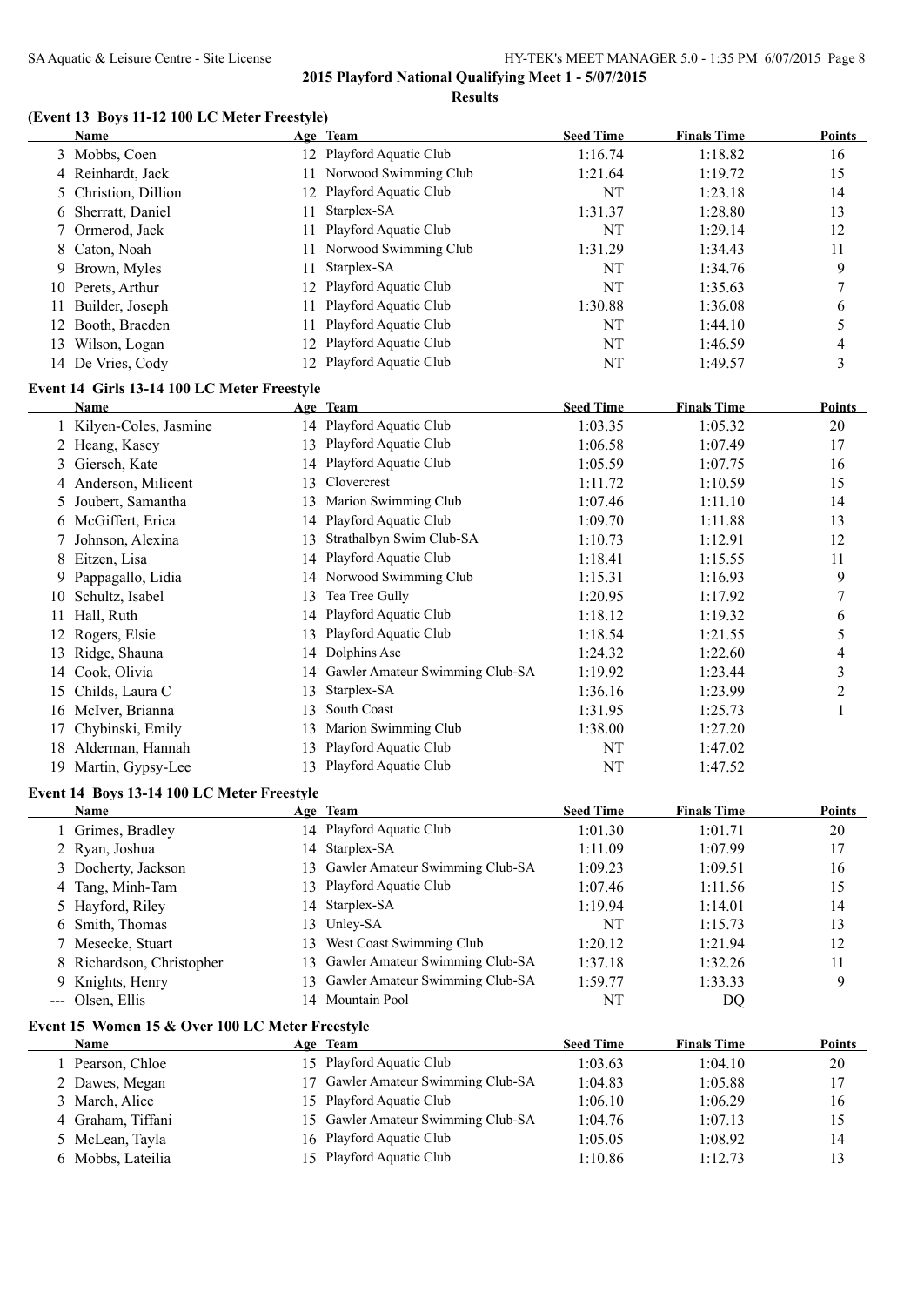|   | (Event 15 Women 15 & Over 100 LC Meter Freestyle)<br>Name |    | Age Team                           | <b>Seed Time</b> | <b>Finals Time</b> | Points        |
|---|-----------------------------------------------------------|----|------------------------------------|------------------|--------------------|---------------|
|   | 7 Childs, Gabby R                                         |    | 15 Starplex-SA                     | 1:24.58          | 1:15.15            | 12            |
|   | 8 Drew, Talia                                             |    | 15 Norwood Swimming Club           | 1:17.29          | 1:19.27            | 11            |
|   |                                                           |    |                                    |                  |                    |               |
|   | Event 15 Men 15 & Over 100 LC Meter Freestyle             |    |                                    |                  |                    | <b>Points</b> |
|   | <b>Name</b>                                               |    | Age Team                           | <b>Seed Time</b> | <b>Finals Time</b> |               |
|   | 1 Wotton, Thomas                                          |    | 17 Playford Aquatic Club           | 54.02            | 54.81              | 20            |
|   | 2 Pearson, Joel                                           |    | 17 Playford Aquatic Club           | 53.16            | 55.32              | 17            |
| 3 | Smethurst, Alex                                           |    | 15 Playford Aquatic Club           | 59.25            | 1:01.12            | 16            |
|   | 4 Thamm, Matthew                                          |    | 17 Playford Aquatic Club           | 59.45            | 1:01.78            | 15            |
| 5 | McGuinness-Richards, Cameron                              |    | 15 Mountain Pool                   | 1:03.43          | 1:03.84            | 14            |
| 6 | Grimes, Jordan                                            | 17 | Playford Aquatic Club              | 1:01.53          | 1:04.90            | 13            |
|   | 7 Giersch, Riley                                          |    | 16 Playford Aquatic Club           | 59.26            | 1:05.30            | 12            |
|   | 8 Schultz, Ryan                                           | 16 | Tea Tree Gully                     | 1:07.21          | 1:05.47            | 11            |
|   | Event 16 Girls 12-13 400 LC Meter Freestyle               |    |                                    |                  |                    |               |
|   | Name                                                      |    | Age Team                           | <b>Seed Time</b> | <b>Finals Time</b> | <b>Points</b> |
|   | 1 Duszynski, Julia                                        |    | 13 Playford Aquatic Club           | 4:53.13          | 4:55.57            | 20            |
|   | 2 Paciola, Nedene                                         |    | 12 Playford Aquatic Club           | NT               | 5:04.97            | 17            |
|   | 3 Pannell, Emma                                           |    | 13 Playford Aquatic Club           | 6:40.62          | 5:05.18            | 16            |
|   | 4 Tai, Nikki                                              | 13 | Playford Aquatic Club              | 5:14.48          | 5:19.72            | 15            |
|   | 5 Mail, Georgia                                           |    | 12 Norwood Swimming Club           | NT               | 5:21.24            | 14            |
|   | 6 Macie, Esther                                           | 13 | Tea Tree Gully                     | 5:52.83          | 5:47.15            | 13            |
|   | 7 Duval, Isabella                                         |    | 12 Strathalbyn Swim Club-SA        | <b>NT</b>        | 5:53.93            | 12            |
|   | Event 16 Boys 12-13 400 LC Meter Freestyle                |    |                                    |                  |                    |               |
|   | Name                                                      |    | Age Team                           | <b>Seed Time</b> | <b>Finals Time</b> | <b>Points</b> |
|   | 1 Lightfoot (V), Thomas                                   |    | 12 Marion Swimming Club            | 5:33.22          | 5:10.93            | 20            |
|   | 2 Smith, Thomas                                           |    | 13 Unley-SA                        | 5:55.22          | 5:34.75            | 17            |
|   | 3 Tang, Minh-Tam                                          |    | 13 Playford Aquatic Club           | NT               | 5:37.65            | 16            |
|   | 4 Jones, Alex                                             |    | 12 Onkaparinga                     | 6:28.34          | 5:52.46            | 15            |
|   | Event 17 Women 14-15 400 LC Meter Freestyle               |    |                                    |                  |                    |               |
|   | Name                                                      |    | Age Team                           | <b>Seed Time</b> | <b>Finals Time</b> | <b>Points</b> |
|   | 1 Luck, Annabel                                           |    | 14 Playford Aquatic Club           | 4:45.76          | 4:53.08            | 20            |
|   | 2 March, Alice                                            |    | 15 Playford Aquatic Club           | 5:10.80          | 5:05.33            | 17            |
|   | 3 Barlow (V), Rianne                                      |    | 15 Norwood Swimming Club           | 5:04.04          | 5:15.92            | 16            |
|   | 4 Welch, Kasey                                            |    | 14 Gawler Amateur Swimming Club-SA | 6:19.25          | 5:29.56            | 15            |
|   | 5 Eitzen, Lisa                                            |    | 14 Playford Aquatic Club           | 5:27.76          | 5:37.58            | 14            |
|   | 6 Pannell, Rebecca                                        | 15 | Playford Aquatic Club              | 6:37.32          | 5:46.69            | 13            |
|   | 7 Hall, Ruth                                              | 14 | Playford Aquatic Club              | 6:06.27          | 5:58.97            | 12            |
| 8 | Capponi, Marisha                                          | 14 | Starplex-SA                        | <b>NT</b>        | 5:59.74            | 11            |
|   | 9 Drew, Talia                                             |    | 15 Norwood Swimming Club           | 5:33.27          | 6:02.13            | 9             |
|   |                                                           |    |                                    |                  |                    |               |
|   | Event 17 Men 14-15 400 LC Meter Freestyle                 |    |                                    |                  |                    |               |
|   | Name                                                      |    | Age Team                           | <b>Seed Time</b> | <b>Finals Time</b> | Points        |
|   | 1 Desmond, Jacob                                          |    | 15 Playford Aquatic Club           | NT               | 4:34.40            | 20            |
|   | 2 Smethurst, Alex                                         | 15 | Playford Aquatic Club              | 4:31.82          | 4:39.29            | 17            |
| 3 | Seyfang, Cameron                                          | 14 | Playford Aquatic Club              | 4:49.68          | 4:43.12            | 16            |
|   | 4 Amery, Haydn                                            | 15 | Playford Aquatic Club              | NT               | 4:50.41            | 15            |
|   | 5 Duell, Brodie                                           | 15 | Playford Aquatic Club              | 4:52.11          | 4:57.33            | 14            |
|   | 6 Knights, Ashley                                         | 15 | Gawler Amateur Swimming Club-SA    | <b>NT</b>        | 5:54.06            | 13            |
|   | Event 18 Women 16 & Over 400 LC Meter Freestyle           |    |                                    |                  |                    |               |
|   | Name                                                      |    | Age Team                           | <b>Seed Time</b> | <b>Finals Time</b> | Points        |
|   | 1 Lindsay, Cassie                                         |    | 45 Playford Aquatic Club           | 5:29.23          | 5:29.96            | 20            |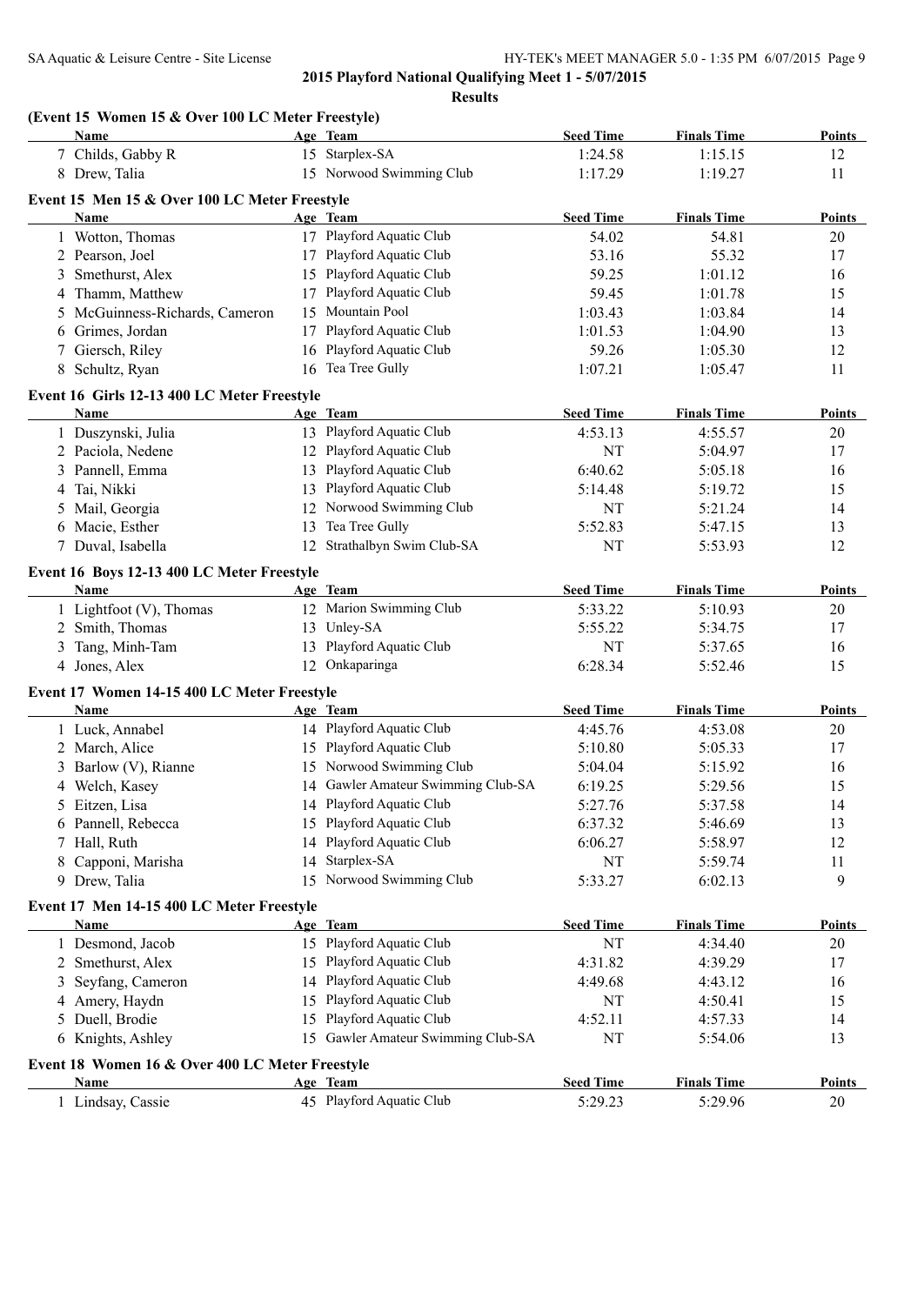|   | Event 18 Men 16 & Over 400 LC Meter Freestyle       |    |                                    |                  |                    |               |
|---|-----------------------------------------------------|----|------------------------------------|------------------|--------------------|---------------|
|   | Name                                                |    | Age Team                           | <b>Seed Time</b> | <b>Finals Time</b> | Points        |
|   | 1 Giersch, Riley                                    |    | 16 Playford Aquatic Club           | 4:23.04          | 4:50.15            | 20            |
|   | Event 19 Girls 10 & Under 200 LC Meter Backstroke   |    |                                    |                  |                    |               |
|   | Name                                                |    | Age Team                           | <b>Seed Time</b> | <b>Finals Time</b> | <b>Points</b> |
|   | 1 O'Neill, Kyrene                                   |    | 10 Playford Aquatic Club           | NT               | 3:23.19            | 20            |
|   | 2 Mackenzie, Taya                                   |    | 9 Playford Aquatic Club            | 3:25.83          | 3:24.00            | 17            |
|   | Event 20 Girls 11-12 200 LC Meter Backstroke        |    |                                    |                  |                    |               |
|   | Name                                                |    | Age Team                           | <b>Seed Time</b> | <b>Finals Time</b> | <b>Points</b> |
|   | 1 Mackenzie, Zoe                                    |    | 12 Playford Aquatic Club           | 2:36.99          | 2:40.28            | 20            |
|   | 2 Blundell, Holly                                   |    | 12 Playford Aquatic Club           | 2:58.01          | 2:48.12            | 17            |
|   | 3 Paciola, Nedene                                   |    | 12 Playford Aquatic Club           | 3:31.08          | 2:52.71            | 16            |
|   | 4 Young, Lucy                                       | 12 | Tea Tree Gully                     | <b>NT</b>        | 3:02.81            | 15            |
|   | 5 O'Neill, Tyla                                     | 11 | Playford Aquatic Club              | 3:07.47          | 3:05.38            | 14            |
|   | 6 Ford, Jamie                                       |    | 12 West Coast Swimming Club        | 3:12.05          | 3:09.82            | 13            |
|   | Materne, Georgia                                    | 11 | Marion Swimming Club               | <b>NT</b>        | 3:15.23            | 12            |
| 8 | Jasko, Matylda                                      | 11 | Onkaparinga                        | 3:27.66          | 3:15.74            | 11            |
|   | 9 Dewallef, Victoria                                |    | 12 Mountain Pool                   | 3:29.12          | 3:19.68            | 9             |
|   | 10 Durdin, Tasmin                                   |    | 11 West Coast Swimming Club        | 3:44.28          | 3:27.31            | 7             |
|   | Event 20 Boys 11-12 200 LC Meter Backstroke         |    |                                    |                  |                    |               |
|   | Name                                                |    | Age Team                           | <b>Seed Time</b> | <b>Finals Time</b> | <b>Points</b> |
|   | 1 Kemp, James                                       |    | 12 Onkaparinga                     | 3:03.91          | 2:52.83            | 20            |
|   | 2 Mobbs, Coen                                       |    | 12 Playford Aquatic Club           | 3:03.45          | 3:01.18            | 17            |
| 3 | Gear, Ruben                                         |    | 12 Marion Swimming Club            | 2:58.74          | 3:03.50            | 16            |
|   | 4 Jones, Alex                                       |    | 12 Onkaparinga                     | 3:05.50          | 3:06.04            | 15            |
|   | 5 Reinhardt, Jack                                   |    | 11 Norwood Swimming Club           | 3:20.82          | 3:16.53            | 14            |
|   | Event 21 Girls 13-14 200 LC Meter Backstroke        |    |                                    |                  |                    |               |
|   | Name                                                |    | Age Team                           | <b>Seed Time</b> | <b>Finals Time</b> | <b>Points</b> |
|   | 1 Kilyen-Coles, Jasmine                             |    | 14 Playford Aquatic Club           | 2:26.32          | 2:34.08            | 20            |
|   | 2 Duszynski, Julia                                  |    | 13 Playford Aquatic Club           | 2:33.27          | 2:39.51            | 17            |
|   | 3 McGiffert, Erica                                  |    | 14 Playford Aquatic Club           | 2:55.27          | 2:55.02            | 16            |
|   |                                                     |    |                                    |                  |                    |               |
|   | Event 21 Boys 13-14 200 LC Meter Backstroke<br>Name |    | Age Team                           | <b>Seed Time</b> | <b>Finals Time</b> | <b>Points</b> |
|   | 1 Lattin, Jesse                                     |    | 14 Playford Aquatic Club           | 2:33.50          | 2:34.81            | 20            |
|   |                                                     |    | 13 Playford Aquatic Club           |                  |                    | 17            |
|   | 2 Gillard-Martin, Declan                            |    | 13 Onkaparinga                     | 2:51.70          | 2:56.73            |               |
|   | --- Barlow, Kaelum<br>--- Jackson, Jack             |    | 13 LeFevre Portside                | 3:03.65<br>NT    | DQ<br><b>DQ</b>    |               |
|   |                                                     |    |                                    |                  |                    |               |
|   | Event 22 Women 15 & Over 200 LC Meter Backstroke    |    |                                    |                  |                    |               |
|   | <b>Name</b>                                         |    | Age Team                           | <b>Seed Time</b> | <b>Finals Time</b> | <b>Points</b> |
|   | 1 Pearson, Chloe                                    |    | 15 Playford Aquatic Club           | 2:26.57          | 2:30.80            | 20            |
|   | 2 Ireland, Chloe                                    |    | 17 Playford Aquatic Club           | 2:44.46          | 2:44.88            | 17            |
|   | 3 Barlow (V), Rianne                                |    | 15 Norwood Swimming Club           | 2:37.10          | 2:49.19            | 16            |
|   | 4 Mobbs, Lateilia                                   |    | 15 Playford Aquatic Club           | 2:55.54          | 2:59.28            | 15            |
| 5 | Pannell, Rebecca                                    |    | 15 Playford Aquatic Club           | 3:26.31          | 3:13.09            | 14            |
|   | Event 22 Men 15 & Over 200 LC Meter Backstroke      |    |                                    |                  |                    |               |
|   | <b>Name</b>                                         |    | Age Team                           | <b>Seed Time</b> | <b>Finals Time</b> | <b>Points</b> |
|   | 1 Thamm, Matthew                                    |    | 17 Playford Aquatic Club           | 2:28.13          | 2:29.81            | 20            |
| 2 | Giersch, Riley                                      |    | 16 Playford Aquatic Club           | 2:34.34          | 2:45.98            | 17            |
|   | 3 Lovelock, Tim                                     | 18 | Strathalbyn Swim Club-SA           | NT               | 3:00.10            | 16            |
|   | 4 Knights, Ashley                                   |    | 15 Gawler Amateur Swimming Club-SA | NT               | 3:02.71            | 15            |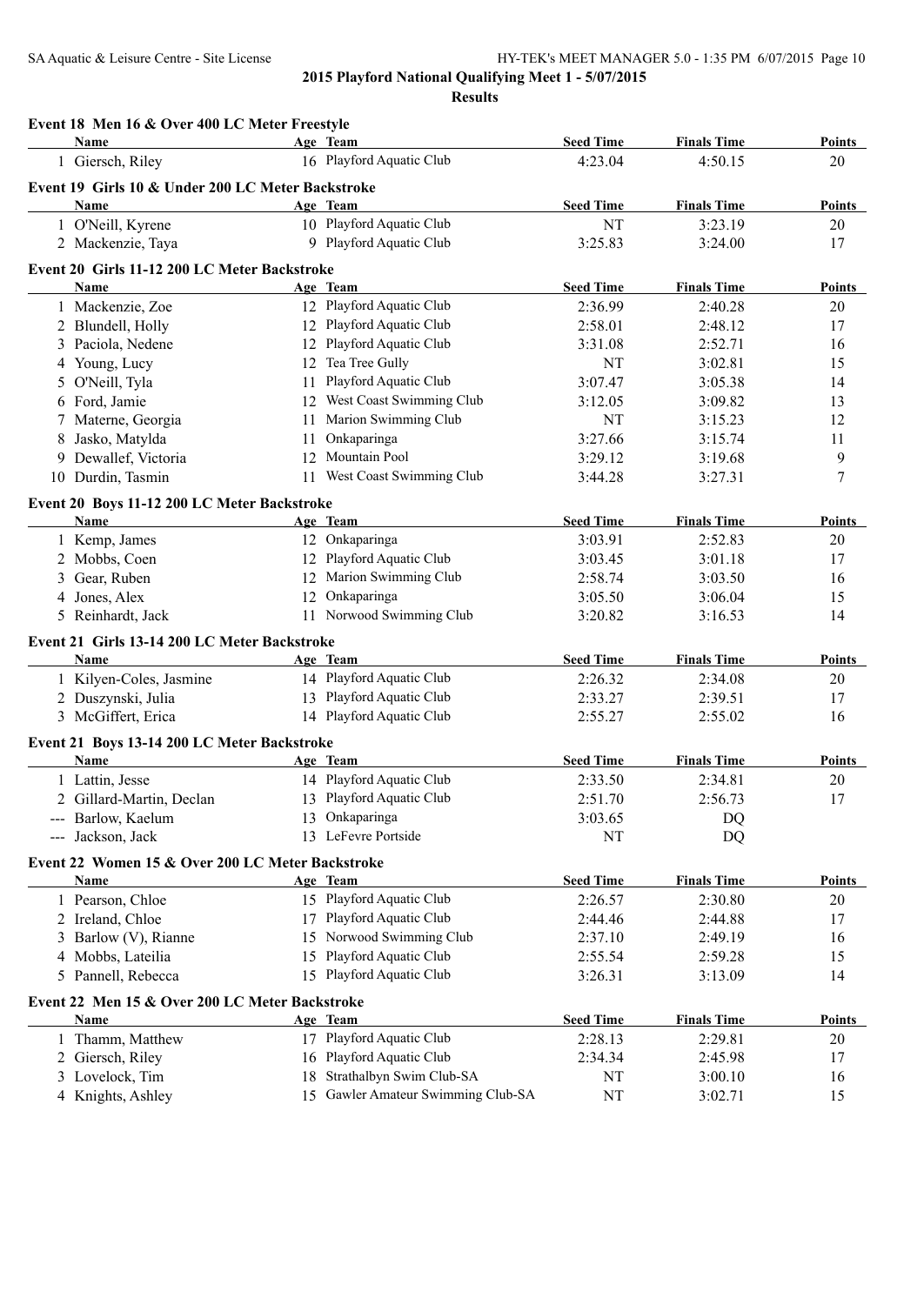**Results**

## **Event 23 Girls 10 & Under 50 LC Meter Backstroke**

|    | <b>Name</b>           |    | Age Team                        | <b>Seed Time</b> | <b>Finals Time</b> | <b>Points</b> |
|----|-----------------------|----|---------------------------------|------------------|--------------------|---------------|
|    | 1 Nitschke, Isobella  | 10 | Starplex-SA                     | 39.66            | 39.75              | 20            |
|    | Mackenzie, Taya       | 9  | Playford Aquatic Club           | 42.76            | 42.31              | 17            |
| 3  | Mickan, Bridie        | 10 | West Coast Swimming Club        | NT               | 45.95              | 16            |
|    | Gorman, Gabrielle     | 10 | Starplex-SA                     | 44.76            | 49.51              | 15            |
| 5  | Barlow, Elesia        | 9  | Onkaparinga                     | 54.86            | 49.52              | 14            |
| 6  | Docherty, Makayla     | 9  | Gawler Amateur Swimming Club-SA | 48.96            | 49.69              | 13            |
|    | Young, Jasmine        | 8  | Playford Aquatic Club           | NT               | 50.14              | 12            |
| 8  | Hilton, Rachel        | 10 | Playford Aquatic Club           | 50.27            | 51.42              | 11            |
| 9  | Skene, Kiara          | 10 | Norwood Swimming Club           | 51.97            | 51.67              | 9             |
| 10 | Young, Tara           | 10 | Tea Tree Gully                  | 49.40            | 52.16              | 7             |
| 11 | Batres Avalos, Lilian | 10 | Playford Aquatic Club           | NT               | 52.65              | 6             |
| 12 | Jones, Sophie         | 10 | Playford Aquatic Club           | NT               | 53.14              | 5             |
| 13 | Durdin, Evie          | 9  | West Coast Swimming Club        | 1:04.41          | 56.07              | 4             |
| 14 | Cameron, Hannah       | 8  | Clovercrest                     | NT               | 56.51              | 3             |
| 15 | Hansen, Stephanie     | 9  | Clovercrest                     | NT               | 56.69              | 2             |
| 16 | Jones, Elisha         | 8  | Onkaparinga                     | 55.55            | 57.99              |               |
| 17 | Tang, Tammy           | 6  | Playford Aquatic Club           | NT               | 58.37              |               |
| 18 | Jeffries, Kailee-Ann  | 9  | Playford Aquatic Club           | NT               | 58.43              |               |
| 19 | Kean-Hann, Charlotte  | 9. | Playford Aquatic Club           | NT               | 1:00.21            |               |
| 20 | Hayford, Ashlin       | 9. | Starplex-SA                     | 1:02.72          | 1:00.39            |               |
| 21 | McGill, Grace         | 10 | Playford Aquatic Club           | NT               | 1:00.55            |               |
| 22 | Jasko, Elka           | 6  | Onkaparinga                     | 1:17.32          | 1:04.92            |               |
| 23 | Mickan, Asta          | 6  | West Coast Swimming Club        | 1:10.16          | 1:10.07            |               |
|    |                       |    |                                 |                  |                    |               |

#### **Event 23 Boys 10 & Under 50 LC Meter Backstroke**

|     | Name                 | Age Team                   | <b>Seed Time</b> | <b>Finals Time</b> | <b>Points</b> |
|-----|----------------------|----------------------------|------------------|--------------------|---------------|
|     | Kemp, Samuel         | 9 Onkaparinga              | 47.89            | 43.28              | 20            |
|     | 2 Isle, Arjay        | 9 West Coast Swimming Club | 47.59            | 46.66              | 17            |
|     | 3 Pannell, Harry     | 10 Playford Aquatic Club   | 46.34            | 47.57              | 16            |
|     | 4 Lindsay, Luc       | 9 Playford Aquatic Club    | 48.72            | 50.46              | 15            |
|     | 5 Smith, Jamie       | 10 Unley-SA                | NT               | 51.25              | 14            |
|     | 6 Eitzen, David      | 10 Playford Aquatic Club   | 53.45            | 54.07              | 13            |
|     | 7 Capone-Kerle, Kyle | 9 Playford Aquatic Club    | 1:01.60          | 59.81              | 12            |
|     | 8 Hutton, Riley      | 10 Playford Aquatic Club   | NT               | 1:00.89            | 11            |
|     | 9 Schultz, Corey     | 9 Tea Tree Gully           | 1:01.01          | 1:00.92            | 9             |
| 10. | Gadlan, Reiner       | 7 Playford Aquatic Club    | NT               | 1:02.67            |               |
| 11  | Mickan, Yarra        | 8 West Coast Swimming Club | 1:00.51          | 1:04.72            | 6             |
|     | 12 Lindsay, Nicholas | 7 Playford Aquatic Club    | 1:12.08          | 1:13.59            |               |
|     |                      |                            |                  |                    |               |

# **Event 24 Girls 11-12 50 LC Meter Backstroke**

|    | Name                 |     | Age Team                 | <b>Seed Time</b> | <b>Finals Time</b> | <b>Points</b> |
|----|----------------------|-----|--------------------------|------------------|--------------------|---------------|
|    | 1 Ford, Jamie        | 12  | West Coast Swimming Club | 38.37            | 38.12              | 20            |
|    | 2 Mail, Georgia      |     | 12 Norwood Swimming Club | 38.35            | 39.03              | 17            |
|    | 3 Moffett, Kate      | 11  | Starplex-SA              | 41.65            | 41.77              | 16            |
|    | 4 Foster, Hannah     | 12. | Starplex-SA              | 43.39            | 41.79              | 15            |
|    | 5 Dewallef, Victoria | 12  | Mountain Pool            | 44.32            | 43.24              | 14            |
|    | 6 Hancock, Jade      | 12  | Starplex-SA              | 41.69            | 43.40              | 13            |
|    | 7 Thompson, Isabella | 11. | Clovercrest              | 55.67            | 43.58              | 12            |
|    | 8 Rowe, Eloise       |     | 12 Marion Swimming Club  | <b>NT</b>        | 44.82              | 11            |
|    | 9 Cowie, Alexandra   | 11  | Starplex-SA              | 45.45            | 45.09              | 9             |
| 10 | Ellis-Hooker, Kayla  | 12. | Starplex-SA              | 42.68            | 45.21              |               |
| 11 | Jasko, Matylda       | 11  | Onkaparinga              | 42.67            | 45.28              | 6             |
|    | Hancock, Darcie      | 11  | Starplex-SA              | 43.85            | 46.13              |               |
| 13 | Desmond, Gemma       |     | Playford Aquatic Club    | 50.45            | 48.54              | 4             |
|    | 14 Cameron, Amber    |     | Clovercrest              | 52.84            | 48.93              | 3             |
|    |                      |     |                          |                  |                    |               |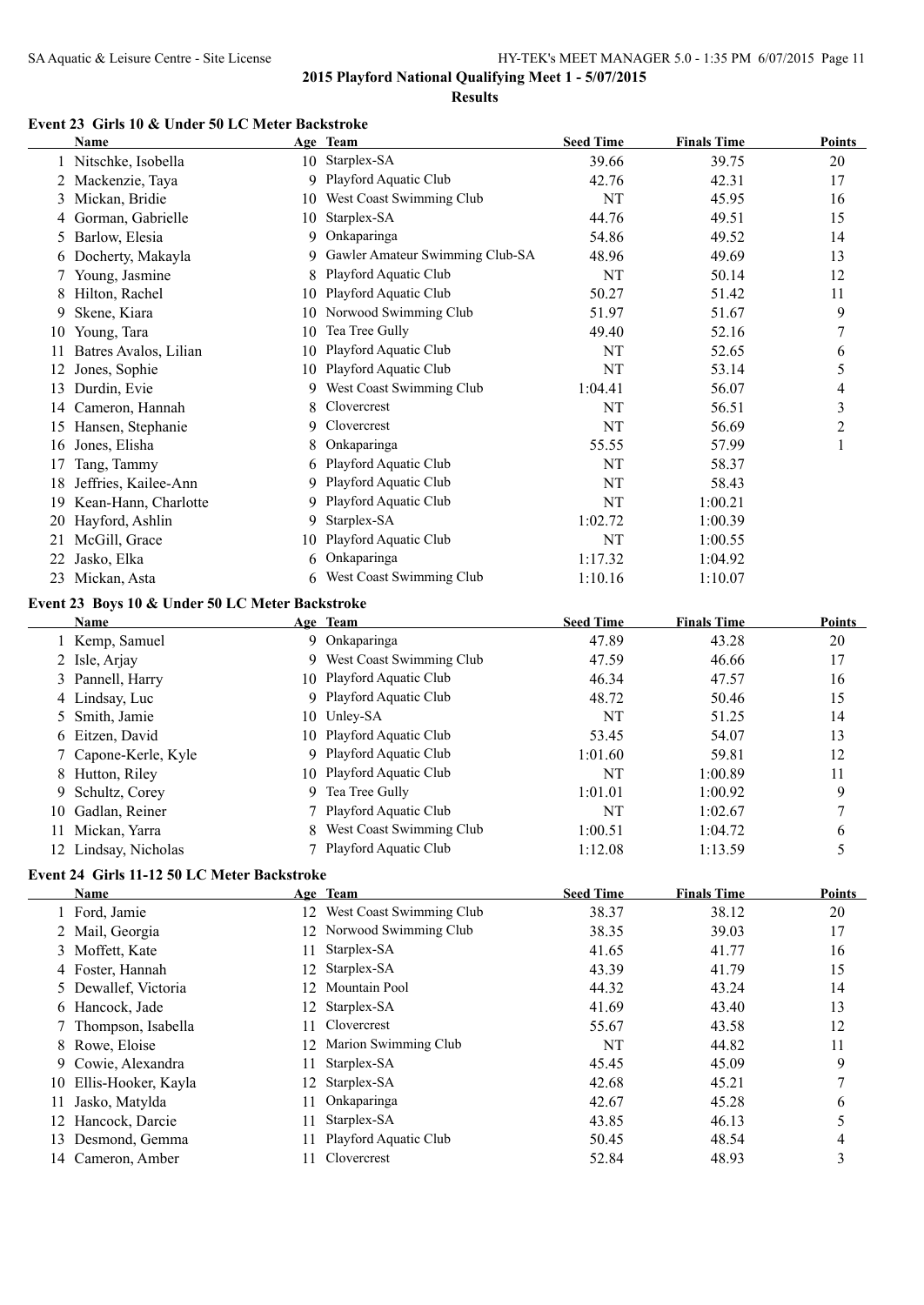#### SA Aquatic & Leisure Centre - Site License HY-TEK's MEET MANAGER 5.0 - 1:35 PM 6/07/2015 Page 12

**2015 Playford National Qualifying Meet 1 - 5/07/2015**

|        | (Event 24 Girls 11-12 50 LC Meter Backstroke) |    |                                    |                  |                    |                |
|--------|-----------------------------------------------|----|------------------------------------|------------------|--------------------|----------------|
|        | <b>Name</b>                                   |    | Age Team                           | <b>Seed Time</b> | <b>Finals Time</b> | <b>Points</b>  |
|        | 15 Cook, Alice                                |    | 11 Gawler Amateur Swimming Club-SA | 49.39            | 49.38              | $\overline{c}$ |
|        | 16 Jankovic, Alex-Lee                         | 11 | Playford Aquatic Club              | NT               | 49.63              | $\mathbf{1}$   |
|        | 17 Mesecke, Jessica                           | 11 | West Coast Swimming Club           | 52.24            | 51.03              |                |
|        | 18 Duval, Amelia                              | 11 | Strathalbyn Swim Club-SA           | 53.39            | 52.07              |                |
|        | 19 Munzer, Grace                              | 11 | Playford Aquatic Club              | 58.88            | 54.18              |                |
|        | --- Lattin, Alice                             |    | 12 Playford Aquatic Club           | 45.21            | <b>DQ</b>          |                |
|        | Event 24 Boys 11-12 50 LC Meter Backstroke    |    |                                    |                  |                    |                |
|        | Name                                          |    | Age Team                           | <b>Seed Time</b> | <b>Finals Time</b> | <b>Points</b>  |
|        | 1 Martin, Joshua                              |    | 12 Marion Swimming Club            | NT               | 41.32              | 20             |
| 2      | Sherratt, Daniel                              | 11 | Starplex-SA                        | 43.70            | 41.97              | 17             |
| 3      | Christion, Dillion                            | 12 | Playford Aquatic Club              | NT               | 44.33              | 16             |
|        | 4 Macie, Patrick                              | 11 | Tea Tree Gully                     | 39.49            | 45.85              | 15             |
| 5      | Ormerod, Jack                                 | 11 | Playford Aquatic Club              | 48.85            | 46.31              | 14             |
|        | 6 Perets, Arthur                              | 12 | Playford Aquatic Club              | NT               | 49.27              | 13             |
| 7      | Builder, Joseph                               | 11 | Playford Aquatic Club              | 49.86            | 50.48              | 12             |
|        | 8 Brown, Myles                                | 11 | Starplex-SA                        | NT               | 50.65              | 11             |
| 9      | Booth, Braeden                                | 11 | Playford Aquatic Club              | NT               | 54.24              | 9              |
|        | 10 Wilson, Logan                              | 12 | Playford Aquatic Club              | 54.09            | 57.53              | 7              |
| 11     | Ryan, Matthew                                 | 11 | Starplex-SA                        | 59.37            | 59.76              | 6              |
|        | 12 De Vries, Cody                             |    | 12 Playford Aquatic Club           | NT               | 1:01.01            | 5              |
|        | Event 25 Girls 13-14 50 LC Meter Backstroke   |    |                                    |                  |                    |                |
|        | <b>Name</b>                                   |    | Age Team                           | <b>Seed Time</b> | <b>Finals Time</b> | <b>Points</b>  |
|        | 1 Kilyen-Coles, Jasmine                       |    | 14 Playford Aquatic Club           | 33.03            | 33.42              | 20             |
|        | 2 Heang, Kasey                                | 13 | Playford Aquatic Club              | 36.79            | 36.96              | 17             |
|        | 3 Giersch, Kate                               | 14 | Playford Aquatic Club              | 34.94            | 37.05              | 16             |
|        | 4 Luck, Annabel                               | 14 | Playford Aquatic Club              | 37.23            | 38.32              | 15             |
|        | 5 Welch, Kasey                                | 14 | Gawler Amateur Swimming Club-SA    | 38.42            | 39.09              | 14             |
|        | 6 Pannell, Emma                               | 13 | Playford Aquatic Club              | 38.09            | 39.44              | 13             |
| 7      | Cook, Olivia                                  |    | 14 Gawler Amateur Swimming Club-SA | 40.26            | 40.69              | 12             |
|        | 8 Anderson, Milicent                          | 13 | Clovercrest                        | 44.46            | 40.70              | 11             |
| 9      | Schultz, Isabel                               | 13 | Tea Tree Gully                     | 42.52            | 41.29              | 9              |
|        | 10 Macie, Esther                              | 13 | Tea Tree Gully                     | 46.42            | 42.75              | 7              |
| 11     | McIver, Brianna                               | 13 | South Coast                        | 44.05            | 43.72              | 6              |
|        | 12 Chybinski, Emily                           | 13 | Marion Swimming Club               | 43.72            | 44.40              | 5              |
|        | 13 Capponi, Marisha                           |    | 14 Starplex-SA                     | 44.11            | 45.88              | 4              |
|        | 14 Childs, Laura C                            | 13 | Starplex-SA                        | 58.36            | 48.78              | 3              |
|        | 15 Martin, Gypsy-Lee                          | 13 | Playford Aquatic Club              | NT               | 52.06              | $\overline{c}$ |
|        | 16 Alderman, Hannah                           | 13 | Playford Aquatic Club              | NT               | 52.49              | 1              |
|        | Event 25 Boys 13-14 50 LC Meter Backstroke    |    |                                    |                  |                    |                |
|        | Name                                          |    | Age Team                           | <b>Seed Time</b> | <b>Finals Time</b> | <b>Points</b>  |
| 1      | Seyfang, Cameron                              |    | 14 Playford Aquatic Club           | 32.86            | 33.70              | $20\,$         |
|        | 2 Lattin, Jesse                               |    | 14 Playford Aquatic Club           | 33.35            | 33.83              | 17             |
| 3      | Grimes, Bradley                               | 14 | Playford Aquatic Club              | 33.69            | 34.13              | 16             |
| 4      | Ekins, Matthew                                | 13 | Playford Aquatic Club              | 35.58            | 36.20              | 15             |
| 5      | Ryan, Joshua                                  | 14 | Starplex-SA                        | 37.36            | 37.07              | 14             |
|        | 6 Docherty, Jackson                           | 13 | Gawler Amateur Swimming Club-SA    | 38.99            | 38.87              | 13             |
| $\tau$ | Duell, Riley                                  | 13 | Starplex-SA                        | 39.79            | 39.74              | 12             |
| 8      | Hayford, Riley                                | 14 | Starplex-SA                        | 45.15            | 40.12              | 11             |
| 9      | Barlow, Kaelum                                | 13 | Onkaparinga                        | 40.04            | 41.43              | 9              |
| 10     | Jackson, Jack                                 | 13 | LeFevre Portside                   | NT               | 43.54              | 7              |
| 11.    | Mesecke, Stuart                               | 13 | West Coast Swimming Club           | 42.54            | 45.42              |                |
|        | 12 Richardson, Christopher                    |    | 13 Gawler Amateur Swimming Club-SA | 51.09            | 52.96              | 6<br>5         |
|        |                                               |    |                                    |                  |                    |                |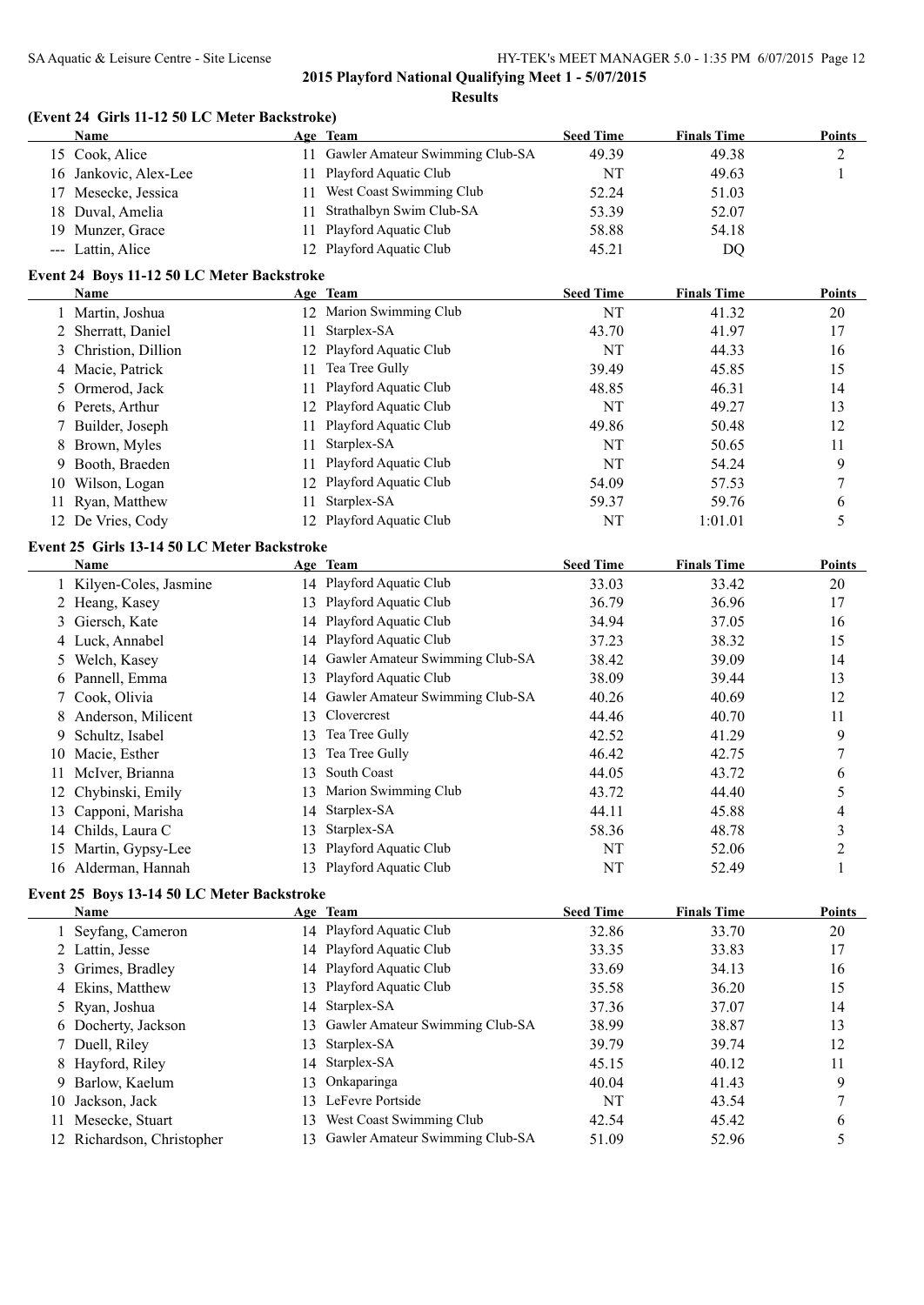|    | Event 26 Women 15-16 50 LC Meter Backstroke      |    |                                    |                  |                    |               |
|----|--------------------------------------------------|----|------------------------------------|------------------|--------------------|---------------|
|    | Name                                             |    | Age Team                           | <b>Seed Time</b> | <b>Finals Time</b> | <b>Points</b> |
|    | 1 Graham, Tiffani                                |    | 15 Gawler Amateur Swimming Club-SA | 35.43            | 36.12              | 20            |
|    | 2 McLean, Tayla                                  |    | 16 Playford Aquatic Club           | 34.26            | 37.03              | 17            |
|    | 3 Pannell, Rebecca                               |    | 15 Playford Aquatic Club           | 41.66            | 41.91              | 16            |
|    | 4 Drew, Talia                                    |    | 15 Norwood Swimming Club           | 45.02            | 43.69              | 15            |
|    | 5 Childs, Gabby R                                |    | 15 Starplex-SA                     | 49.83            | 44.67              | 14            |
|    | Event 26 Men 15-16 50 LC Meter Backstroke        |    |                                    |                  |                    |               |
|    | Name                                             |    | Age Team                           | <b>Seed Time</b> | <b>Finals Time</b> | <b>Points</b> |
|    | 1 Desmond, Jacob                                 |    | 15 Playford Aquatic Club           | 28.13            | 31.65              | 20            |
|    | 2 Amery, Haydn                                   |    | 15 Playford Aquatic Club           | 37.71            | 34.96              | 17            |
|    | 3 Smethurst, Alex                                |    | 15 Playford Aquatic Club           | 33.23            | 35.54              | 16            |
|    | 4 McGuinness-Richards, Cameron                   |    | 15 Mountain Pool                   | 36.30            | 36.07              | 15            |
|    | 5 Schultz, Ryan                                  |    | 16 Tea Tree Gully                  | 38.65            | 37.19              | 14            |
|    | 6 Duell, Brodie                                  |    | 15 Playford Aquatic Club           | 37.09            | 38.18              | 13            |
|    | Event 27 Women 17 & Over 50 LC Meter Backstroke  |    |                                    |                  |                    |               |
|    | <b>Name</b>                                      |    | Age Team                           | <b>Seed Time</b> | <b>Finals Time</b> | <b>Points</b> |
|    | 1 Ireland, Chloe                                 |    | 17 Playford Aquatic Club           | 33.57            | 35.66              | 20            |
|    | 2 Dawes, Megan                                   |    | 17 Gawler Amateur Swimming Club-SA | 34.81            | 35.74              | 17            |
|    | Event 27 Men 17 & Over 50 LC Meter Backstroke    |    |                                    |                  |                    |               |
|    | Name                                             |    | Age Team                           | <b>Seed Time</b> | <b>Finals Time</b> | <b>Points</b> |
|    | 1 Pearson, Joel                                  |    | 17 Playford Aquatic Club           | 28.34            | 28.76              | 20            |
|    | 2 Wotton, Thomas                                 |    | 17 Playford Aquatic Club           | 27.78            | 29.53              | 17            |
| 3  | Thamm, Matthew                                   |    | 17 Playford Aquatic Club           | 31.63            | 33.56              | 16            |
|    | 4 Grimes, Jordan                                 |    | 17 Playford Aquatic Club           | 35.79            | 35.78              | 15            |
|    | 5 Lovelock, Tim                                  |    | 18 Strathalbyn Swim Club-SA        | 36.31            | 36.07              | 14            |
|    | Event 28 Girls 10 & Under 200 LC Meter Freestyle |    |                                    |                  |                    |               |
|    | <b>Name</b>                                      |    | Age Team                           | <b>Seed Time</b> | <b>Finals Time</b> | Points        |
|    | 1 Mackenzie, Taya                                |    | 9 Playford Aquatic Club            | 3:14.02          | 3:00.30            | 20            |
|    | 2 O'Neill, Kyrene                                |    | 10 Playford Aquatic Club           | NT               | 3:05.41            | 17            |
| 3  | Jasko, Mikaela                                   |    | 9 Onkaparinga                      | 3:30.73          | 3:20.46            | 16            |
|    | 4 Skene, Kiara                                   |    | 10 Norwood Swimming Club           | NT               | 3:29.75            | 15            |
|    | 5 Jones, Elisha                                  |    | 8 Onkaparinga                      | 3:50.00          | 4:19.15            | 14            |
|    | Event 28 Boys 10 & Under 200 LC Meter Freestyle  |    |                                    |                  |                    |               |
|    | Name                                             |    | Age Team                           | <b>Seed Time</b> | <b>Finals Time</b> | <b>Points</b> |
|    | 1 Pannell, Harry                                 |    | 10 Playford Aquatic Club           | 3:13.90          | 3:11.07            | 20            |
|    | 2 Lindsay, Luc                                   |    | 9 Playford Aquatic Club            | NT               | 3:18.53            | 17            |
|    | 3 Eitzen, David                                  | 10 | Playford Aquatic Club              | 3:39.77          | 3:29.79            | 16            |
|    | 4 Smith, Jamie                                   |    | 10 Unley-SA                        | NT               | 3:30.19            | 15            |
|    | Event 29 Girls 11-12 200 LC Meter Freestyle      |    |                                    |                  |                    |               |
|    | Name                                             |    | Age Team                           | <b>Seed Time</b> | <b>Finals Time</b> | <b>Points</b> |
|    | 1 Paciola, Nedene                                |    | 12 Playford Aquatic Club           | 2:22.98          | 2:27.16            | 20            |
|    | 2 Mackenzie, Zoe                                 | 12 | Playford Aquatic Club              | 2:29.25          | 2:31.62            | 17            |
|    | 3 Young, Lucy                                    | 12 | Tea Tree Gully                     | 2:46.92          | 2:33.95            | 16            |
|    | 4 Blundell, Holly                                | 12 | Playford Aquatic Club              | 2:39.39          | 2:34.42            | 15            |
|    | 5 O'Neill, Tyla                                  | 11 | Playford Aquatic Club              | $\rm{NT}$        | 2:46.72            | 14            |
| 6  | Materne, Georgia                                 | 11 | Marion Swimming Club               | 2:59.24          | 2:48.04            | 13            |
|    | 7 Ford, Jamie                                    | 12 | West Coast Swimming Club           | 2:44.90          | 2:50.90            | 12            |
| 8  | Hancock, Jade                                    | 12 | Starplex-SA                        | NT               | 3:00.04            | 11            |
| 9  | Durdin, Tasmin                                   | 11 | West Coast Swimming Club           | 3:23.70          | 3:00.16            | 9             |
|    | 10 Lattin, Alice                                 | 12 | Playford Aquatic Club              | NT               | 3:04.58            | $\tau$        |
|    |                                                  |    | Starplex-SA                        | 3:36.47          |                    |               |
| 11 | Foster, Hannah                                   | 12 |                                    |                  | 3:09.13            | 6             |
|    | 12 Desmond, Gemma                                | 11 | Playford Aquatic Club              | 3:19.52          | 3:13.32            | 5             |